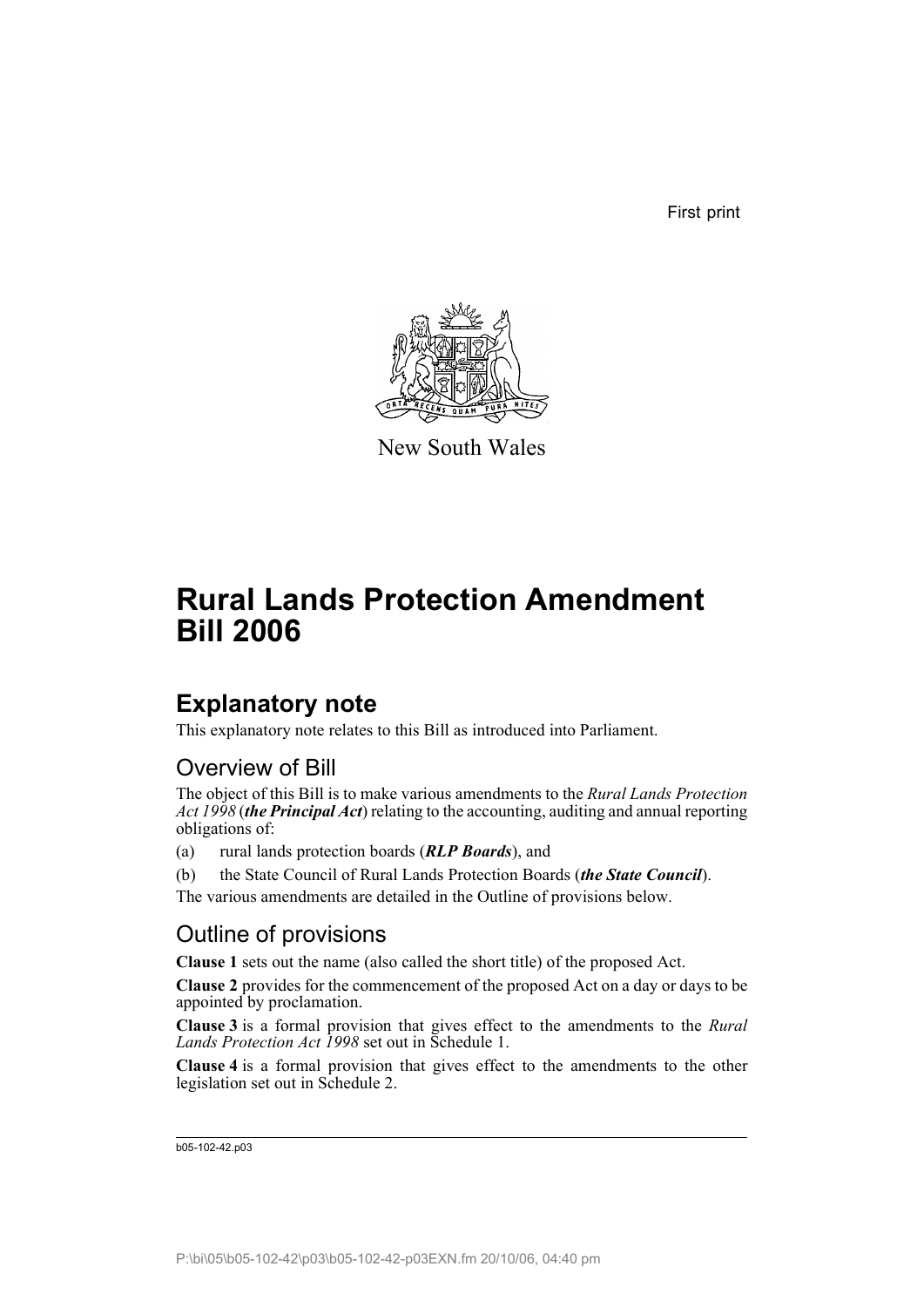Explanatory note

**Clause 5** provides for the repeal of the proposed Act after all the amendments made by the proposed Act have commenced. Once the amendments have commenced the proposed Act will be spent and section 30 of the *Interpretation Act 1987* provides that the repeal of an amending Act does not affect the amendments made by that Act.

#### **Amendments relating to accounting, auditing and reporting obligations of rural lands protection boards**

Currently, RLP Boards are "statutory bodies" within the meaning of the *Public Finance and Audit Act 1983*. As such, RLP Boards are subject to the requirements of that Act relating, among other things, to accounting, auditing and financial reporting. Such statutory bodies are also subject to the *Annual Reports (Statutory Bodies) Act 1984*.

**Schedule 2.2** amends Schedule 2 to the *Public Finance and Audit Act 1983* to remove RLP Boards from the operation of that Act.

**Schedule 1 [10]** inserts proposed Divisions 4A and 4B into Part 6 of the Principal Act to make specific provision for RLP Boards in relation to the keeping of accounting records, the preparation of financial reports and the auditing of those records and reports.

Proposed Division 4A (Accounting records, financial reports and auditing) contains proposed sections 55A to 55F.

Proposed section 55A provides that a RLP Board must keep accounting records to correctly record and explain its financial transactions and its financial position.

Proposed section 55B provides that a RLP Board must prepare an annual financial report. The proposed section also sets out what must be included in RLP Board financial reports.

Proposed section 55C provides that a RLP Board's auditor must audit the RLP Board's financial report as soon as practicable after the report is referred for audit. The proposed section also deals with how the audit is to be undertaken.

Proposed section 55D sets out the times within which a RLP Board's financial reports must be prepared and audited.

Proposed section 55E deals with the reports that must be prepared by a RLP Board's auditor and what must be contained in those reports.

Proposed section 55F provides that a RLP Board's auditor may, at any time during an audit, prepare an interim report to the State Council on any matter relating to the RLP Board's report or to the conduct of the audit. The auditor must give the RLP Board a copy of any report made to the State Council under the proposed section.

Proposed Division 4B (Auditors) contains proposed sections 55G to 55L and deals with auditors for RLP Boards.

Proposed section 55G provides that a RLP Board must appoint an auditor and sets out who is qualified to be an auditor. Such an appointment (or a reappointment) must be approved by the State Council.

Explanatory note page 2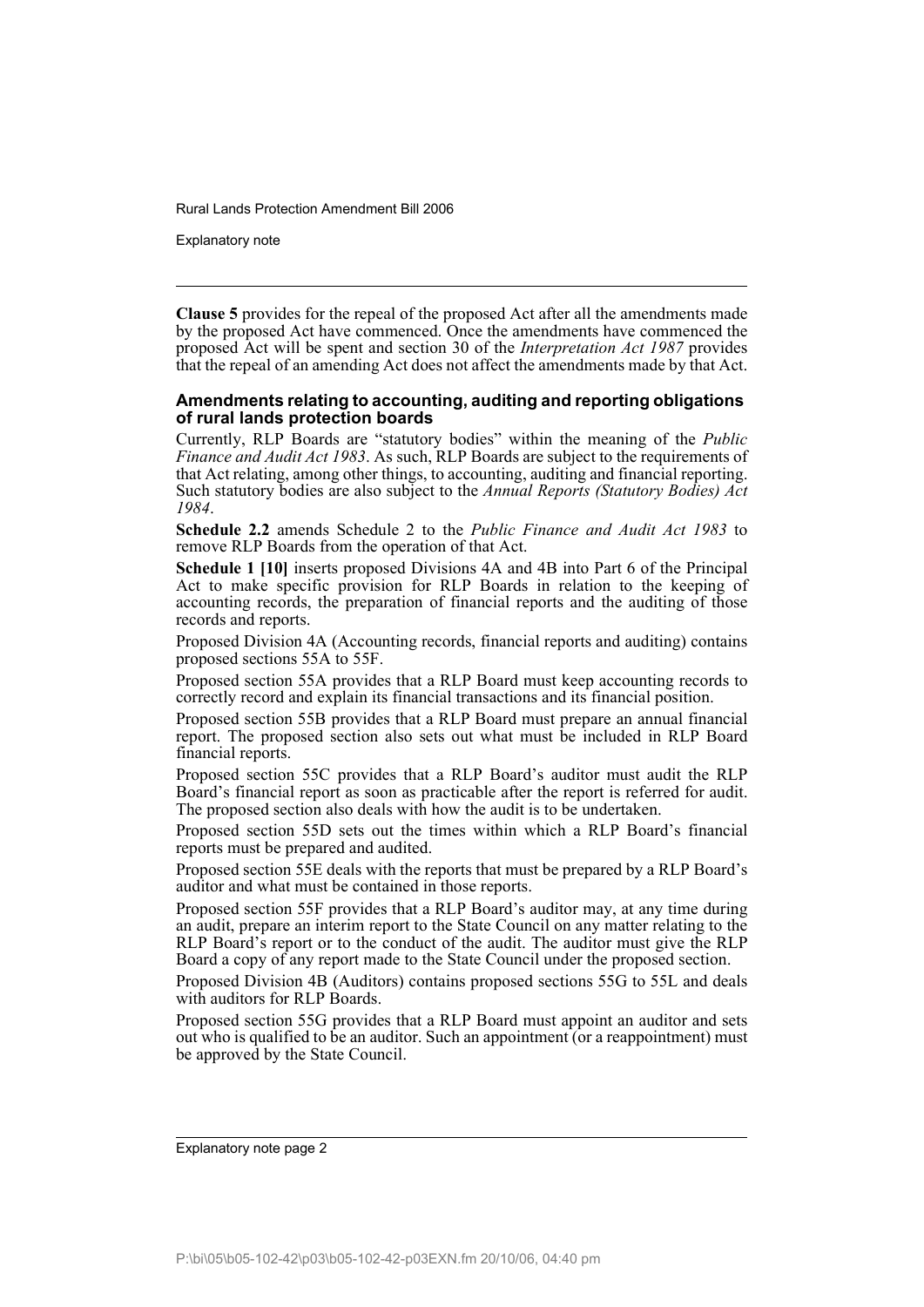Explanatory note

Proposed section 55H provides that certain persons may not be appointed as an auditor for a RLP Board. For example, a person may not be appointed as a RLP Board's auditor, in the case of an individual, if he or she is a *disqualified person*, being a person:

- (a) who is a director of the RLP Board, or
- (b) who is a member of staff of the Rural Lands Protection Boards Division of the Government Service, or
- (c) who is in debt to the RLP Board otherwise than for rates or charges owed by the person as a ratepayer, or
- (d) who has a contractual arrangement with the RLP Board that (if the person were the RLP Board's auditor) might reasonably be seen to give rise to a conflict between the person's duties as an auditor and the person's interests under the arrangement.

Proposed section 55I sets out an auditor's term of office and the circumstances under which that office falls vacant.

Proposed section 55J gives a RLP Board's auditor power to inspect the RLP Board's accounting and other records.

Proposed section 55K deals with other powers granted to auditors to enable them to carry out their functions.

Proposed section 55L provides that the Auditor-General is authorised to audit a RLP Board's annual financial report if the RLP Board fails to appoint an auditor or during any vacancy in the office of auditor. The proposed section also provides that the Auditor-General may, at any time, and must, if requested to do so by the Minister for Primary Industries on the recommendation of the State Council, conduct a special audit of a RLP Board's accounts.

Section 53 (Financial year of board) of the Principal Act provides that the financial year of a RLP Board is the year commencing on 1 January. The *Public Finance and Audit Act 1983* empowers the Treasurer to determine a different financial year for statutory bodies. **Schedule 1 [8]** inserts proposed section 53 (2) into the Principal Act to provide that the Minister for Primary Industries, on the recommendation of the State Council, may, by order published in the Gazette, determine a different financial year for all RLP Boards. **Schedule 1 [7]** removes a note to section 53 of the Principal Act as a consequential amendment.

**Schedule 1 [1]** makes a consequential amendment to section 25 of the Principal Act. **Schedule 1 [9]** omits section 54 (Audit of financial statements) as a consequential amendment.

**Schedule 1 [12]** inserts proposed section 57A into the Principal Act to provide that a RLP Board must prepare an annual report (in accordance with the guidelines issued by the State Council) in each financial year concerning its activities during the previous year and submit it to the State Council. **Schedule 1 [2] and [3]** make consequential amendments to section 36 of the Principal Act.

Explanatory note page 3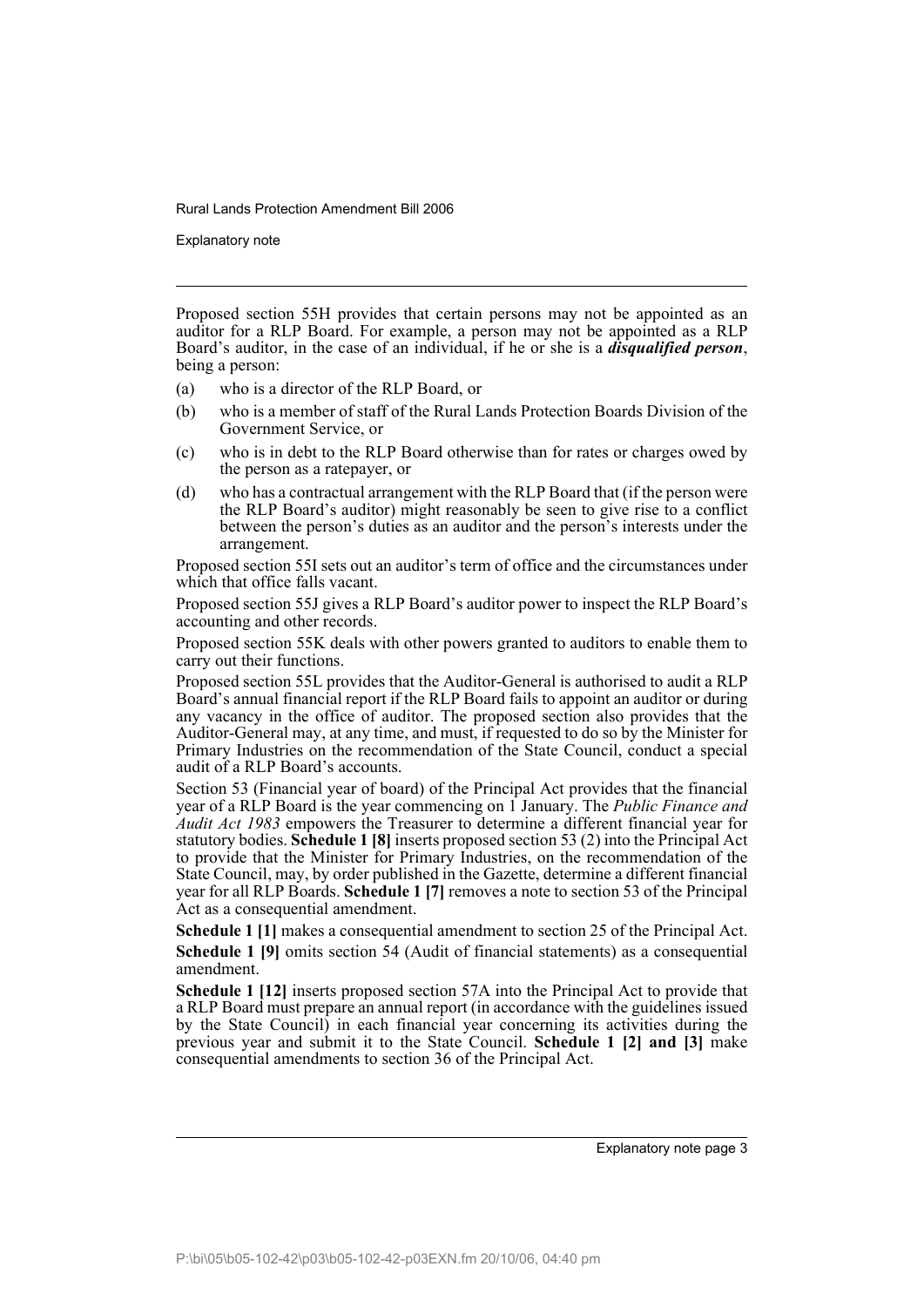Explanatory note

**Schedule 1 [11]** makes a consequential amendment to the definition of *publicly available document* in section 56 (1) of the Principal Act to take account of the insertion of proposed section 57A and proposed Division 4A of Part 6 into that Act. The *Public Authorities (Financial Arrangements) Act 1987* (*the PAFA Act*) gives certain powers in relation to financial arrangements (including investments) to public authorities specified in that Act or in the regulations made under that Act, including "statutory bodies" within the meaning of the *Public Finance and Audit Act 1983*. **Schedule 2.1 [1] and [2]** amend the *Public Authorities (Financial Arrangements) Regulation 2005* as a consequence of the amendment to the *Public Finance and Audit Act 1983* removing RLP Boards from the definition of "statutory bodies". The amendments preserve the application of the PAFA Act to RLP Boards in the same way as it applied before the amendments made by the proposed Act. The amendments also remove the exclusion of Forbes Rural Lands Protection Board from the application of the PAFA Act.

### **Amendments relating to State Council**

Under the *Annual Reports (Statutory Bodies) Act 1984*, the annual reports of bodies such as the State Council are required to be prepared and submitted to the appropriate Minister (and, if required, the Treasurer), within the period of 4 months after the end of the financial year. **Schedule 1 [4]** inserts proposed section 36 (4) into the Principal Act to provide that, despite the *Annual Reports (Statutory Bodies) Act 1984*, the State Council is to prepare its annual report and submit it to the Minister for Primary Industries and the Treasurer, within the period of 8 months after the end of the financial year.

**Schedule 1 [5]** inserts proposed section 36A into the Principal Act to provide that the State Council is to prepare a report as to whether the auditing of RLP Boards' financial reports for each financial year has been satisfactorily carried out, and is to submit the report to the Minister for Primary Industries and the Treasurer, within the period of 8 months after the end of the financial year.

#### **Miscellaneous amendments**

Section 52 (Investment) of the Principal Act currently provides that if the *Public Authorities (Financial Arrangements) Act 1987* does not confer power on a RLP Board to invest the money in its fund in an authorised manner, the RLP Board may invest money in accordance with the *Trustee Act 1925* or in any other manner approved by the Minister for Primary Industries with the concurrence of the Treasurer.

**Schedule 1 [6]** substitutes section 52 (b) of the Principal Act to remove the power of such RLP Boards to invest in accordance with the *Trustee Act 1925*. Consequently, such RLP Boards will only be able to invest in the manner approved by the Minister for Primary Industries with the concurrence of the Treasurer.

**Schedule 1 [13]** amends clause 1 of Schedule 7 to the Principal Act to enable regulations of a savings or transitional nature consequent on the enactment of the proposed Act to be made.

Explanatory note page 4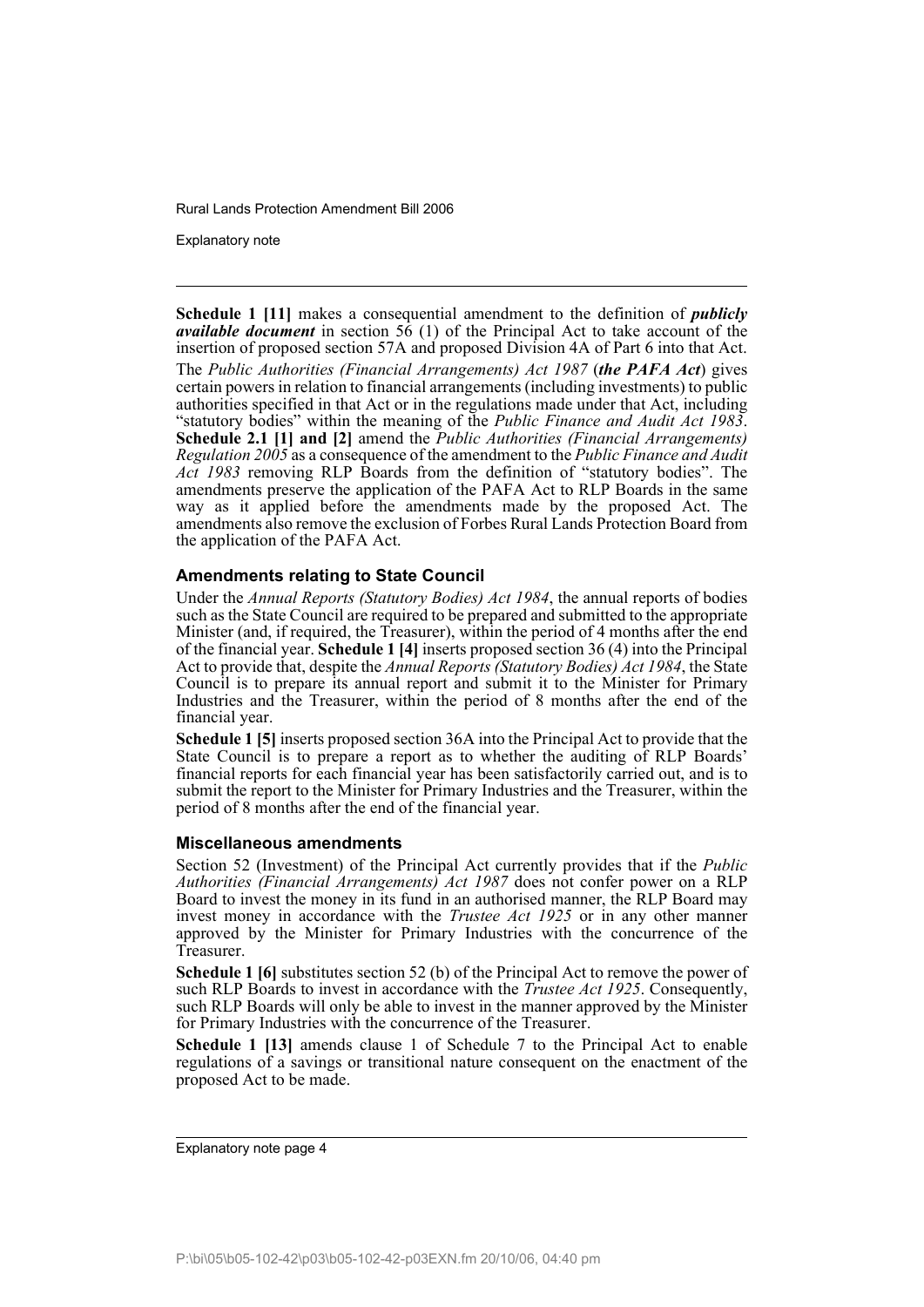Explanatory note

**Schedule 1 [14]** inserts proposed Part 5 (proposed clause 37) into Schedule 7 to the Principal Act to make it clear that the amendments made by the proposed Act apply to the preparation of RLP Boards' financial reports, and the auditing of those reports, for the 2006 financial year and the following years.

Explanatory note page 5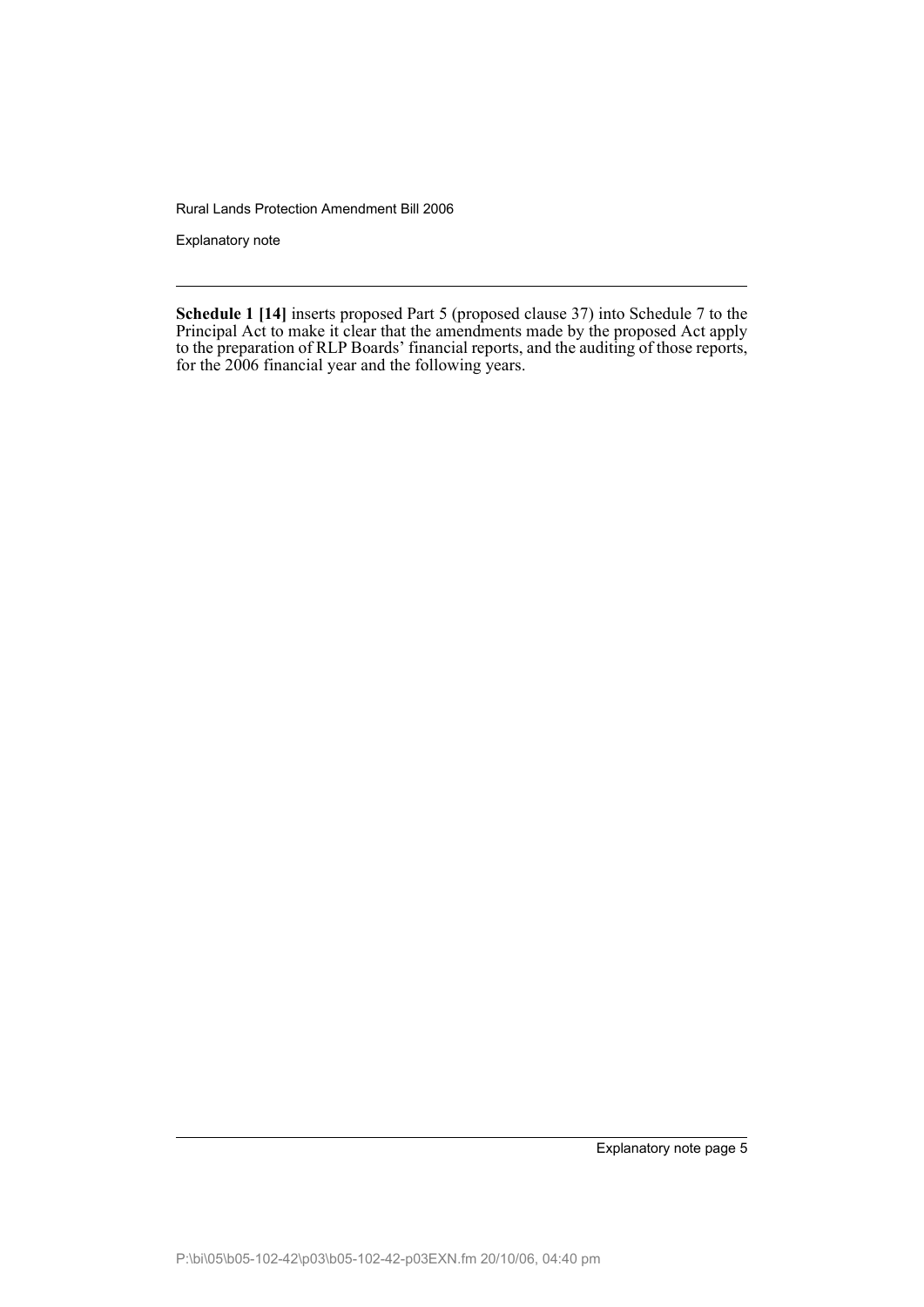Explanatory note

Explanatory note page 6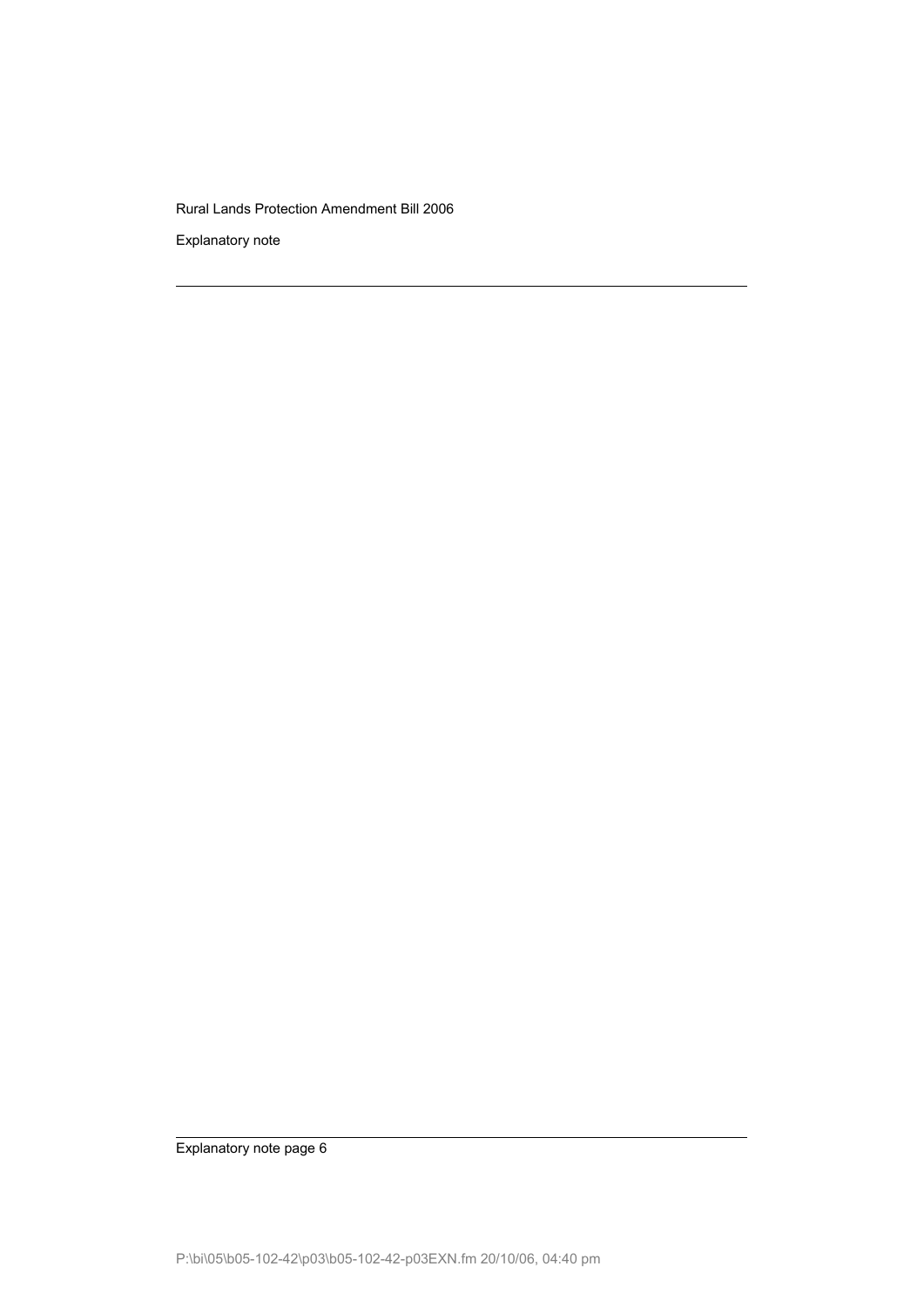First print



New South Wales

# **Rural Lands Protection Amendment Bill 2006**

## **Contents**

|            |                                                     | Page          |
|------------|-----------------------------------------------------|---------------|
|            | Name of Act                                         |               |
|            | Commencement                                        | 2             |
|            | Amendment of Rural Lands Protection Act 1998 No 143 | $\mathcal{P}$ |
| 4          | Amendment of other legislation                      | 2             |
| 5          | Repeal of Act                                       | $\mathcal{P}$ |
| Schedule 1 | Amendment of Rural Lands Protection Act 1998        | 3             |
| Schedule 2 | Amendment of other legislation                      | 13            |
|            |                                                     |               |

b05-102-42.p03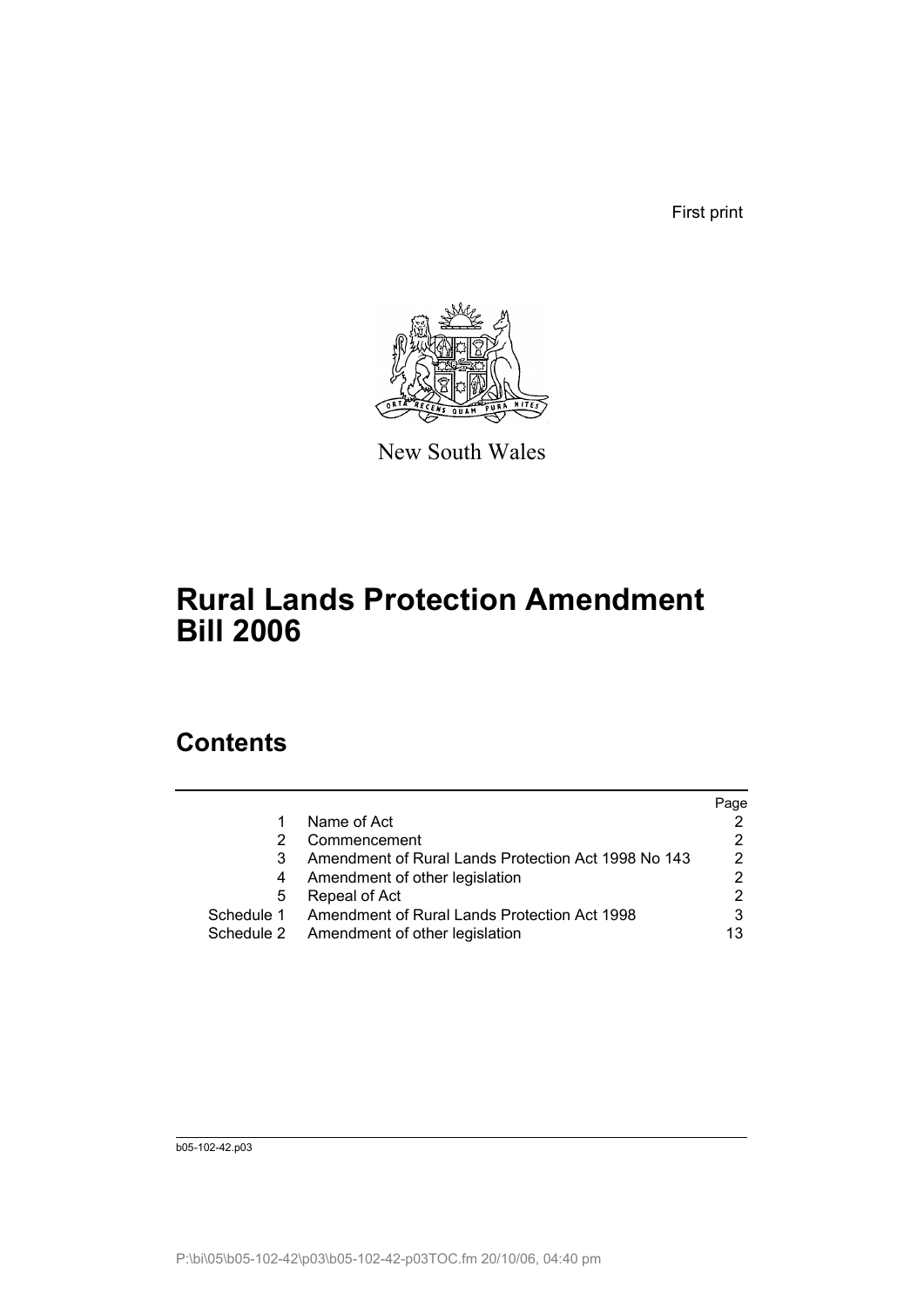**Contents** 

Page

Contents page 2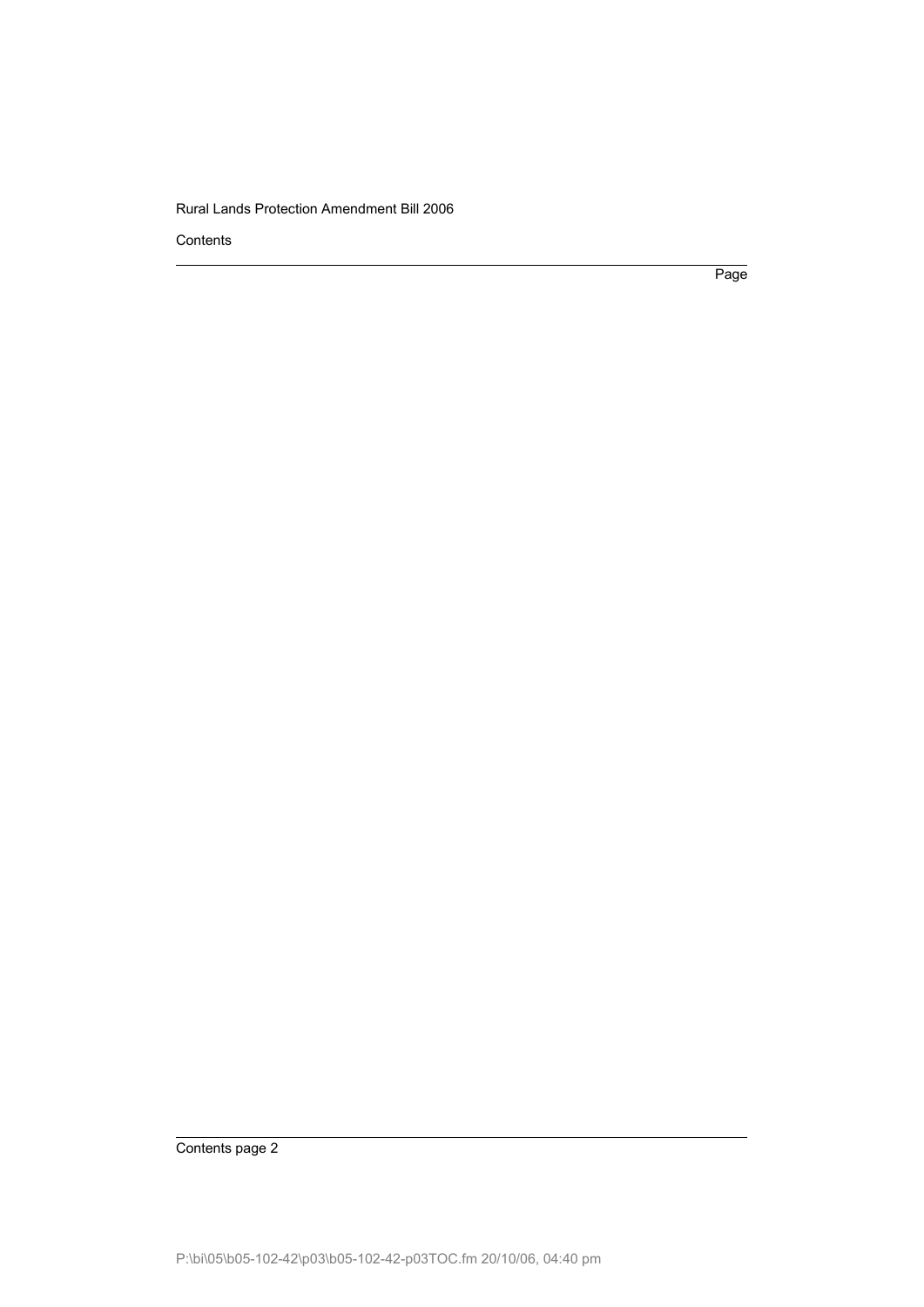

New South Wales

# **Rural Lands Protection Amendment Bill 2006**

No , 2006

### **A Bill for**

An Act to amend the *Rural Lands Protection Act 1998* to make further provision in relation to the accounting, auditing and financial obligations of the State Council of Rural Lands Protection Boards and the rural lands protection boards; and for other purposes.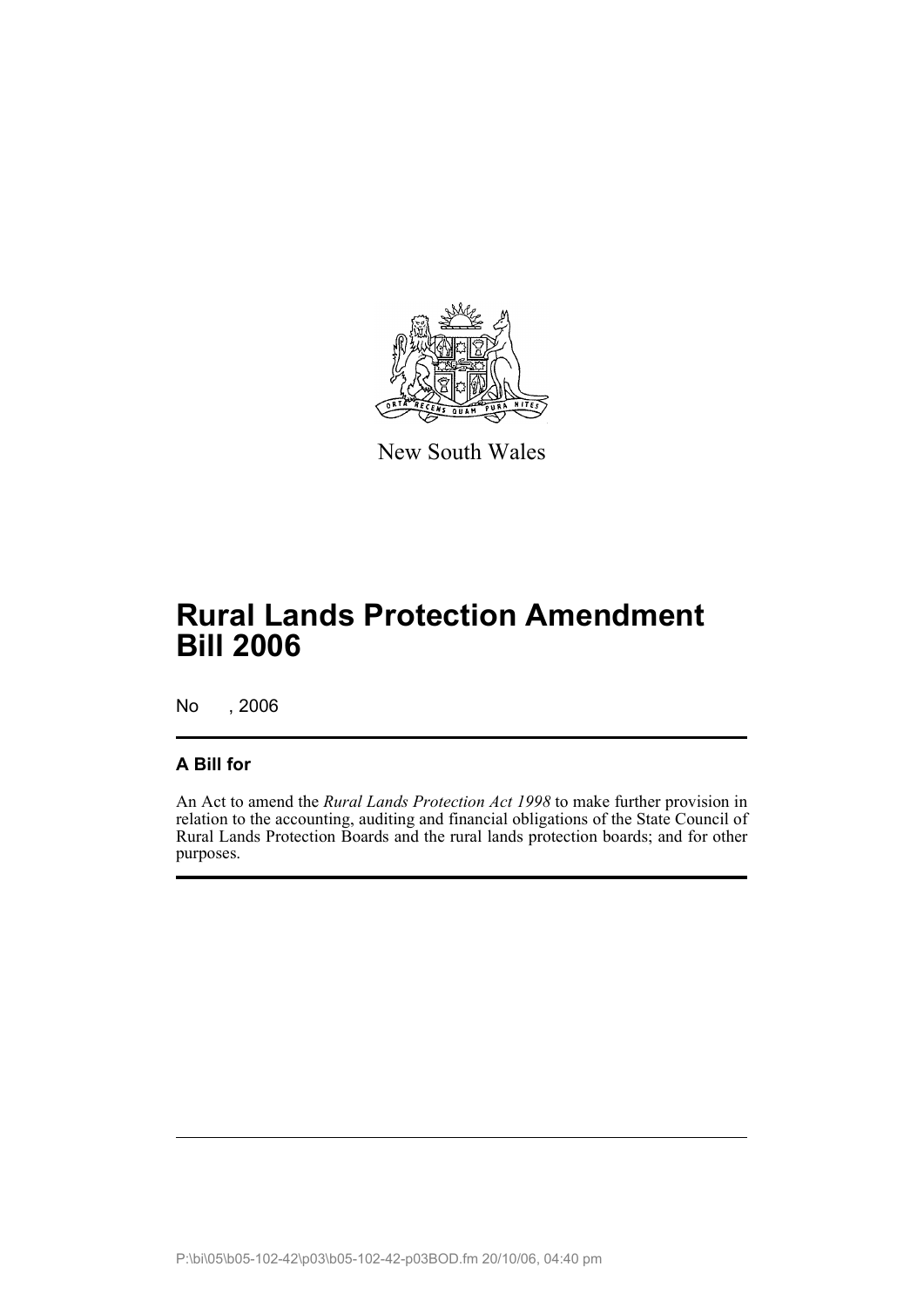|              |     | The Legislature of New South Wales enacts:                                                                                                            |                     |
|--------------|-----|-------------------------------------------------------------------------------------------------------------------------------------------------------|---------------------|
|              |     |                                                                                                                                                       | 1                   |
| 1            |     | Name of Act                                                                                                                                           | 2                   |
|              |     | This Act is the <i>Rural Lands Protection Amendment Act 2006</i> .                                                                                    | 3                   |
| $\mathbf{2}$ |     | Commencement                                                                                                                                          | $\overline{4}$      |
|              |     | This Act commences on a day or days to be appointed by proclamation.                                                                                  | 5                   |
| 3            |     | <b>Amendment of Rural Lands Protection Act 1998 No 143</b>                                                                                            | 6                   |
|              |     | The Rural Lands Protection Act 1998 is amended as set out in<br>Schedule 1.                                                                           | $\overline{7}$<br>8 |
| 4            |     | <b>Amendment of other legislation</b>                                                                                                                 | 9                   |
|              |     | The Public Authorities (Financial Arrangements) Regulation 2005 and<br>the Public Finance and Audit Act 1983 are amended as set out in<br>Schedule 2. | 10<br>11<br>12      |
| 5            |     | <b>Repeal of Act</b>                                                                                                                                  | 13                  |
|              | (1) | This Act is repealed on the day following the day on which all of the<br>provisions of this Act have commenced.                                       | 14<br>15            |
|              | (2) | The repeal of this Act does not, because of the operation of section 30<br>of the Interpretation Act 1987, affect any amendment made by this Act.     | 16<br>17            |
|              |     |                                                                                                                                                       |                     |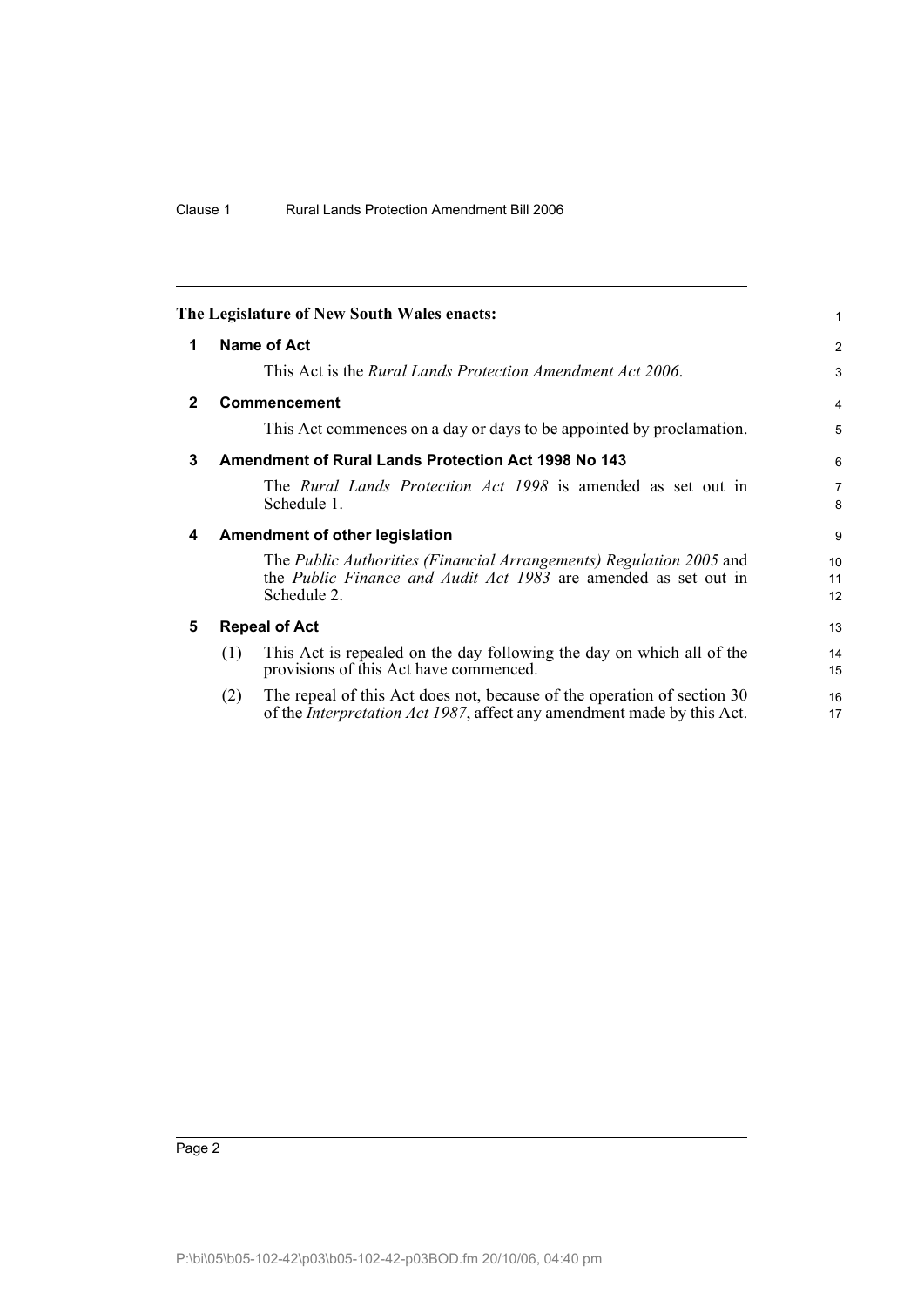Amendment of Rural Lands Protection Act 1998 Schedule 1

| <b>Schedule 1</b> |                                  | <b>Amendment of Rural Lands Protection</b><br><b>Act 1998</b>                                                                                                                                                                                                                                                                                                                                                                                                                                                                                                                                                                                                                                                                                                                                                 |                                                                      |  |
|-------------------|----------------------------------|---------------------------------------------------------------------------------------------------------------------------------------------------------------------------------------------------------------------------------------------------------------------------------------------------------------------------------------------------------------------------------------------------------------------------------------------------------------------------------------------------------------------------------------------------------------------------------------------------------------------------------------------------------------------------------------------------------------------------------------------------------------------------------------------------------------|----------------------------------------------------------------------|--|
|                   |                                  | (Section 3)                                                                                                                                                                                                                                                                                                                                                                                                                                                                                                                                                                                                                                                                                                                                                                                                   | 3                                                                    |  |
| [1]               |                                  | <b>Section 25 Guidelines</b>                                                                                                                                                                                                                                                                                                                                                                                                                                                                                                                                                                                                                                                                                                                                                                                  | 4                                                                    |  |
|                   |                                  | Omit section 25 (1). Insert instead:                                                                                                                                                                                                                                                                                                                                                                                                                                                                                                                                                                                                                                                                                                                                                                          | 5                                                                    |  |
|                   | (1)                              | The State Council may issue guidelines that are not inconsistent<br>with this Act or any other law with respect to:                                                                                                                                                                                                                                                                                                                                                                                                                                                                                                                                                                                                                                                                                           | 6<br>$\overline{7}$                                                  |  |
|                   |                                  | the exercise of any function of a board, and<br>(a)                                                                                                                                                                                                                                                                                                                                                                                                                                                                                                                                                                                                                                                                                                                                                           | 8                                                                    |  |
|                   |                                  | financial reports of boards and the auditing of those<br>(b)<br>reports.                                                                                                                                                                                                                                                                                                                                                                                                                                                                                                                                                                                                                                                                                                                                      | 9<br>10                                                              |  |
|                   | (1A)                             | Any such guidelines may adopt a standard or other document as<br>in force from time to time.                                                                                                                                                                                                                                                                                                                                                                                                                                                                                                                                                                                                                                                                                                                  | 11<br>12                                                             |  |
| [2]               | <b>Section 36 Annual reports</b> |                                                                                                                                                                                                                                                                                                                                                                                                                                                                                                                                                                                                                                                                                                                                                                                                               |                                                                      |  |
|                   |                                  | Omit section 36 $(1)$ and $(2)$ .                                                                                                                                                                                                                                                                                                                                                                                                                                                                                                                                                                                                                                                                                                                                                                             | 14                                                                   |  |
| [3]               | <b>Section 36 (3)</b>            |                                                                                                                                                                                                                                                                                                                                                                                                                                                                                                                                                                                                                                                                                                                                                                                                               | 15                                                                   |  |
|                   |                                  | Omit "this section". Insert instead "section 57A".                                                                                                                                                                                                                                                                                                                                                                                                                                                                                                                                                                                                                                                                                                                                                            | 16                                                                   |  |
| [4]               | <b>Section 36 (4)</b>            |                                                                                                                                                                                                                                                                                                                                                                                                                                                                                                                                                                                                                                                                                                                                                                                                               | 17                                                                   |  |
|                   |                                  | Insert after section $36(3)$ :                                                                                                                                                                                                                                                                                                                                                                                                                                                                                                                                                                                                                                                                                                                                                                                | 18                                                                   |  |
|                   | (4)                              | Despite sections 8 and 10 of the Annual Reports (Statutory<br>Bodies) Act 1984, the State Council is to prepare the report of its<br>operations for each financial year, and is to submit its annual<br>report to the Minister and the Treasurer, within the period of<br>8 months after the end of the financial year.<br>Note. Sections 8 and 10 of the Annual Reports (Statutory Bodies) Act<br>1984 provide that statutory bodies (within the meaning of that Act) are to<br>prepare reports of their operations for each financial year, and are to<br>submit annual reports to the appropriate Minister (and, if required, the<br>Treasurer), within the period of 4 months after the end of the financial<br>year. This provision extends that period to 8 months in relation to the<br>State Council. | 19<br>20<br>21<br>22<br>23<br>24<br>25<br>26<br>27<br>28<br>29<br>30 |  |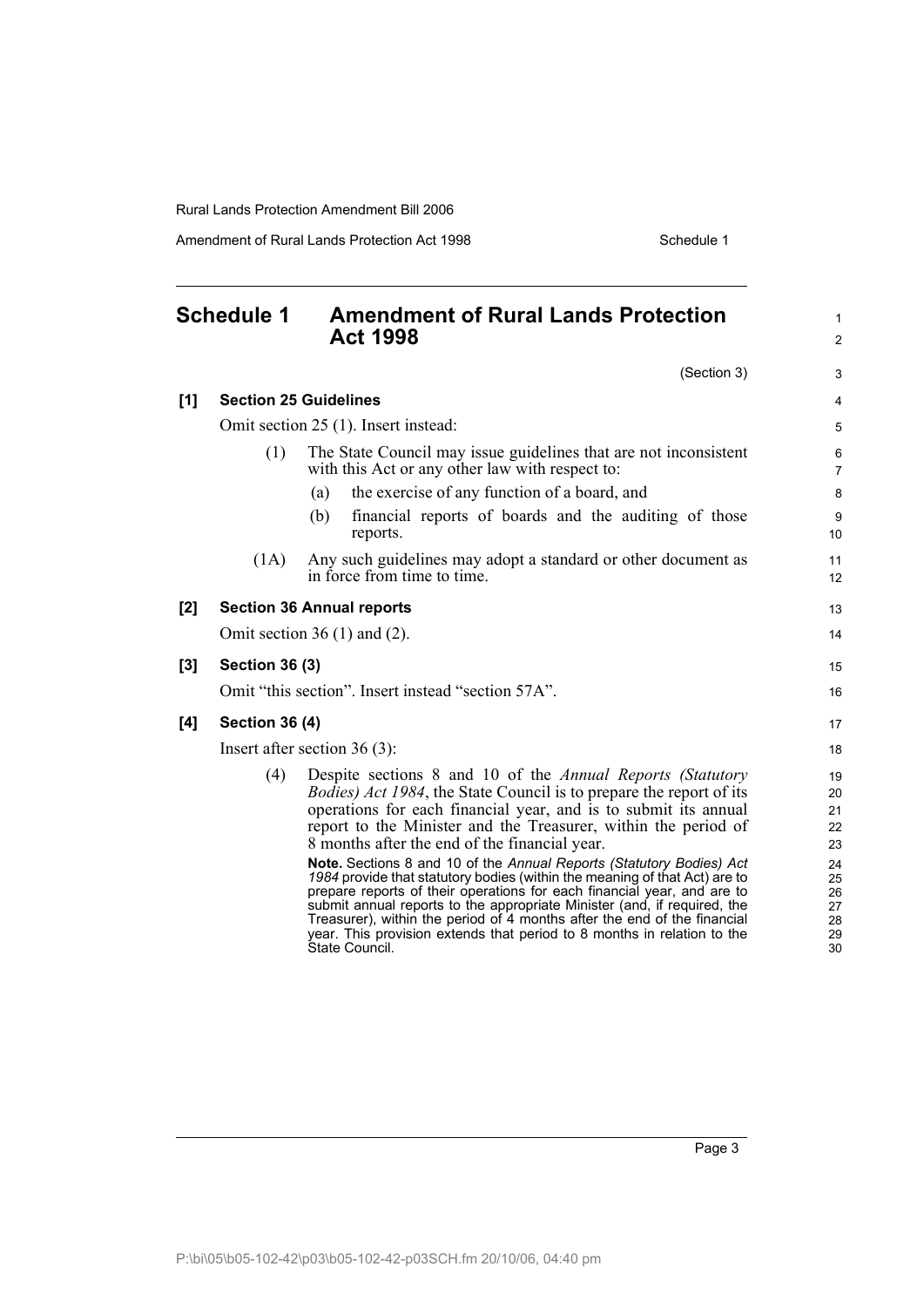Schedule 1 Amendment of Rural Lands Protection Act 1998

| [5]    |     | <b>Section 36A</b>    |                                                                                                                                                                                                                                                                                                             | 1                                  |
|--------|-----|-----------------------|-------------------------------------------------------------------------------------------------------------------------------------------------------------------------------------------------------------------------------------------------------------------------------------------------------------|------------------------------------|
|        |     |                       | Insert after section 36:                                                                                                                                                                                                                                                                                    | 2                                  |
|        | 36A |                       | State Council report relating to auditing of boards                                                                                                                                                                                                                                                         | 3                                  |
|        |     |                       | The State Council is to prepare a report as to whether the auditing<br>of boards' financial reports for each financial year has been<br>satisfactorily carried out, and is to submit the report to the<br>Minister and the Treasurer, within the period of 8 months after<br>the end of the financial year. | 4<br>5<br>6<br>$\overline{7}$<br>8 |
| [6]    |     |                       | <b>Section 52 Investment</b>                                                                                                                                                                                                                                                                                | 9                                  |
|        |     |                       | Omit section 52 (b). Insert instead:                                                                                                                                                                                                                                                                        | 10                                 |
|        |     | (b)                   | if that Act does not confer power on the board to invest the<br>money—in any manner approved by the Minister with the<br>concurrence of the Treasurer.                                                                                                                                                      | 11<br>12<br>13                     |
| [7]    |     |                       | Section 53 Financial year of board                                                                                                                                                                                                                                                                          | 14                                 |
|        |     |                       | Omit the note to the section.                                                                                                                                                                                                                                                                               | 15                                 |
| [8]    |     | <b>Section 53 (2)</b> |                                                                                                                                                                                                                                                                                                             | 16                                 |
|        |     |                       | Insert at the end of section 53:                                                                                                                                                                                                                                                                            | 17                                 |
|        |     | (2)                   | Despite subsection (1), the Minister, on the recommendation of<br>the State Council, may, by order published in the Gazette,<br>determine a different financial year for all boards.                                                                                                                        | 18<br>19<br>20                     |
| [9]    |     |                       | <b>Section 54 Audit of financial statements</b>                                                                                                                                                                                                                                                             | 21                                 |
|        |     | Omit the section.     |                                                                                                                                                                                                                                                                                                             | 22                                 |
| $[10]$ |     |                       | Part 6, Divisions 4A and 4B                                                                                                                                                                                                                                                                                 | 23                                 |
|        |     |                       | Insert after Division 4:                                                                                                                                                                                                                                                                                    | 24                                 |
|        |     | <b>Division 4A</b>    | Accounting records, financial reports and<br>auditing                                                                                                                                                                                                                                                       | 25<br>26                           |
|        | 55A |                       | <b>Accounting records</b>                                                                                                                                                                                                                                                                                   | 27                                 |
|        |     | (1)                   | A board must keep such accounting records as are necessary to<br>correctly record and explain its financial transactions and its<br>financial position.                                                                                                                                                     | 28<br>29<br>30                     |
|        |     | (2)                   | In particular, a board must keep its accounting records in a<br>manner and form that facilitate:                                                                                                                                                                                                            | 31<br>32                           |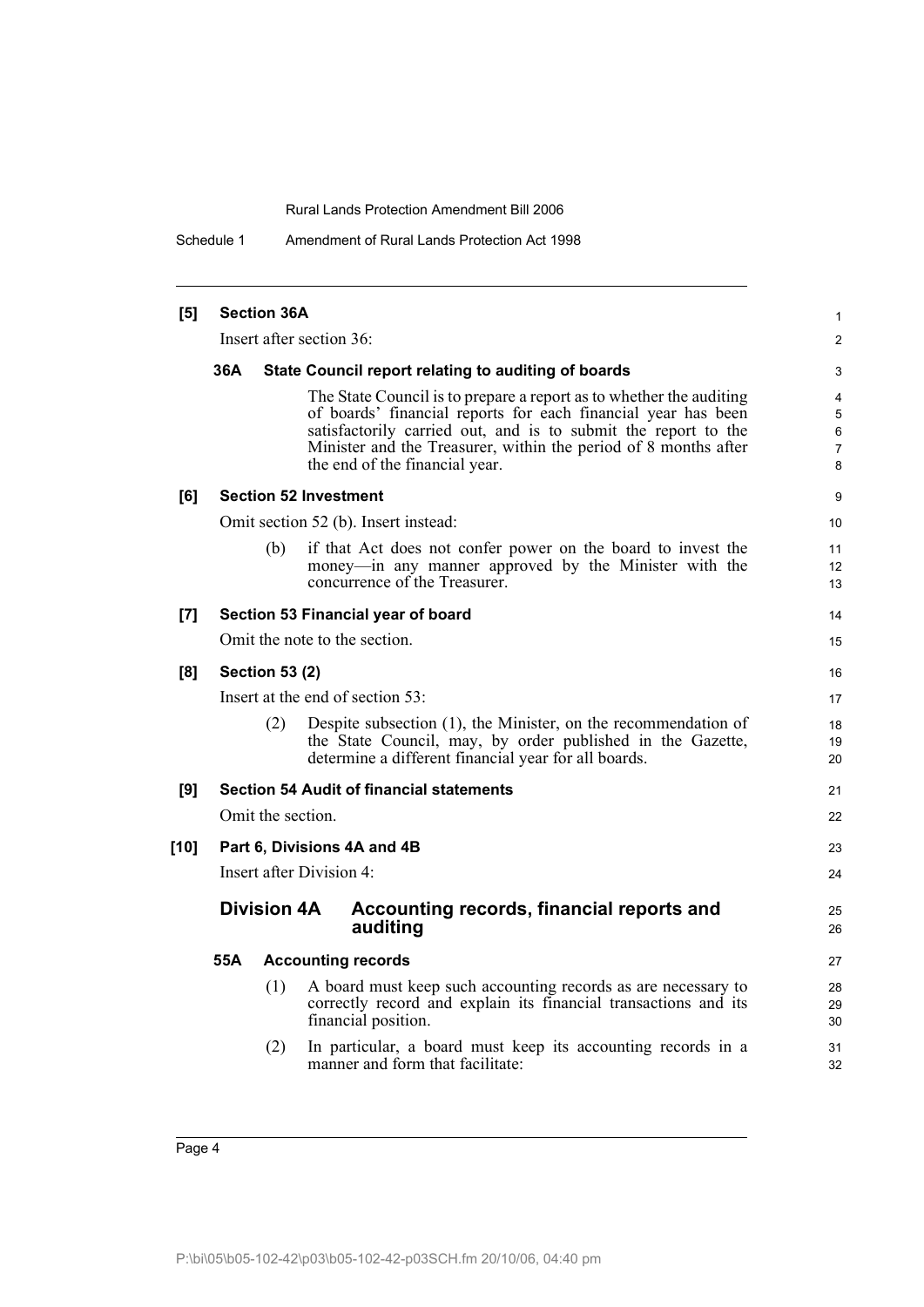Amendment of Rural Lands Protection Act 1998 Schedule 1

|     |     | (a) | the preparation of financial reports that present fairly its<br>financial position and the results of its operations, and                                                                                                                                                                                                                                                                                                         | $\mathbf{1}$<br>$\overline{2}$          |
|-----|-----|-----|-----------------------------------------------------------------------------------------------------------------------------------------------------------------------------------------------------------------------------------------------------------------------------------------------------------------------------------------------------------------------------------------------------------------------------------|-----------------------------------------|
|     |     | (b) | the convenient and proper auditing of those reports.                                                                                                                                                                                                                                                                                                                                                                              | 3                                       |
| 55B |     |     | <b>Preparation of financial reports</b>                                                                                                                                                                                                                                                                                                                                                                                           | 4                                       |
|     | (1) |     | A board must prepare a financial report for each financial year,<br>and must refer the report for audit as soon as practicable (having<br>regard to the requirements of section $55D(1)$ ) after the end of that<br>financial year.<br>Note. Under section 55D (1), a board's financial report for a year must<br>be prepared and submitted to its auditor within the period of 3 months<br>after the end of that financial year. | 5<br>6<br>7<br>$\bf 8$<br>9<br>10<br>11 |
|     | (2) |     | A board's financial report must include:                                                                                                                                                                                                                                                                                                                                                                                          | 12                                      |
|     |     | (a) | a general purpose financial report, which is to include the<br>following:                                                                                                                                                                                                                                                                                                                                                         | 13<br>14                                |
|     |     |     | (i)<br>a balance sheet as at the end of the year,                                                                                                                                                                                                                                                                                                                                                                                 | 15                                      |
|     |     |     | (ii)<br>an income statement for the year,                                                                                                                                                                                                                                                                                                                                                                                         | 16                                      |
|     |     |     | (iii)<br>a cash flow statement for the year,                                                                                                                                                                                                                                                                                                                                                                                      | 17                                      |
|     |     |     | (iv)<br>a statement on changes in equity for the year,                                                                                                                                                                                                                                                                                                                                                                            | 18                                      |
|     |     |     | such notes as are proper and necessary to explain the<br>(v)<br>statements or other documents referred to in<br>subparagraphs $(i)$ – $(iv)$ , and                                                                                                                                                                                                                                                                                | 19<br>20<br>21                          |
|     |     | (b) | any other matter prescribed by the regulations, and                                                                                                                                                                                                                                                                                                                                                                               | 22                                      |
|     |     | (c) | any other matter required to be included in the report by<br>the guidelines issued by the State Council.                                                                                                                                                                                                                                                                                                                          | 23<br>24                                |
|     | (3) |     | The general purpose financial report must be prepared in<br>accordance with this Act and the regulations and the<br>requirements of:                                                                                                                                                                                                                                                                                              | 25<br>26<br>27                          |
|     |     | (a) | the Australian Accounting Standards issued by the<br>Australian Accounting Standards Board, as in force for the<br>time being, subject to the regulations, and                                                                                                                                                                                                                                                                    | 28<br>29<br>30                          |
|     |     | (b) | such other standards as may be prescribed by the<br>regulations or adopted by the guidelines.                                                                                                                                                                                                                                                                                                                                     | 31<br>32                                |
| 55C |     |     | <b>Auditing of financial reports</b>                                                                                                                                                                                                                                                                                                                                                                                              | 33                                      |
|     | (1) |     | A board's auditor must audit the board's financial report as soon<br>as practicable (having regard to the requirements of section<br>$55D(2)$ ) after the report is referred for audit.                                                                                                                                                                                                                                           | 34<br>35<br>36                          |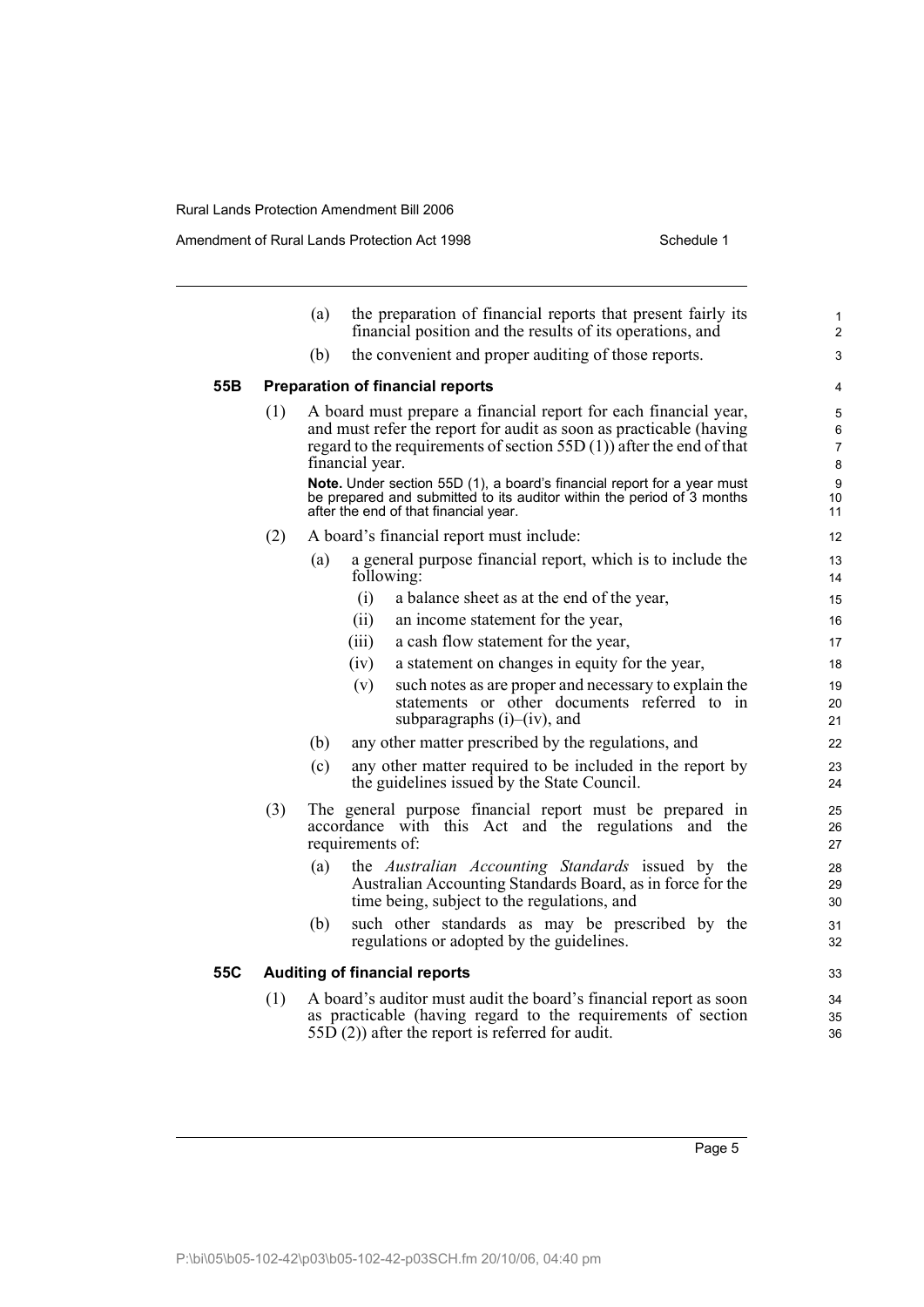|     | (2) | A board's financial report must be audited in accordance with the<br>requirements of:                                                                                                                                                                       | $\mathbf{1}$<br>$\overline{c}$ |
|-----|-----|-------------------------------------------------------------------------------------------------------------------------------------------------------------------------------------------------------------------------------------------------------------|--------------------------------|
|     |     | the AUASB Standards and Pronouncements issued by the<br>(a)<br>Auditing and Assurance Standards Board, as in force for<br>the time being, subject to the regulations, and                                                                                   | 3<br>4<br>5                    |
|     |     | such other standards as may be prescribed by the<br>(b)<br>regulations or adopted by the guidelines.                                                                                                                                                        | 6<br>$\overline{7}$            |
|     | (3) | The regulations may prescribe, and the guidelines may set out,<br>matters that an auditor must consider and provide comment on in<br>auditing a board's financial report.                                                                                   | 8<br>9<br>10                   |
| 55D |     | Time for preparation and auditing of financial reports                                                                                                                                                                                                      | 11                             |
|     | (1) | A board must prepare its financial report for a financial year and<br>(subject to this section) submit the report to its auditor within the<br>period of 3 months after the end of that financial year.                                                     | 12<br>13<br>14                 |
|     | (2) | An auditor for a board must (subject to this section) audit the<br>board's financial report for a financial year within the period of 6<br>weeks after the report has been submitted to the auditor.                                                        | 15<br>16<br>17                 |
|     | (3) | A board may, at any time within the period of 3 months after the<br>end of the financial year, apply to the State Council for an<br>extension of the period referred to in subsection (1).                                                                  | 18<br>19<br>20                 |
|     | (4) | An auditor may, at any time within the period of 6 weeks after a<br>board's financial report has been submitted to the auditor, apply<br>to the State Council for an extension of the period referred to in<br>subsection $(2)$ in relation to that report. | 21<br>22<br>23<br>24           |
|     | (5) | An application under subsection $(3)$ or $(4)$ must include detailed<br>reasons and other relevant information in support of the<br>application.                                                                                                            | 25<br>26<br>27                 |
|     | (6) | Before deciding whether or not to grant an extension, the State<br>Council may require the board or auditor to give reasons,<br>additional to those set out in the application, as to why the<br>extension should be granted.                               | 28<br>29<br>30<br>31           |
|     | (7) | The State Council may grant an extension of such period as, in<br>the opinion of the State Council, is necessary in the particular<br>circumstances of the case.                                                                                            | 32<br>33<br>34                 |
|     | (8) | A board must notify its auditor of any application for an<br>extension made under this section and of the outcome of the<br>application.                                                                                                                    | 35<br>36<br>37                 |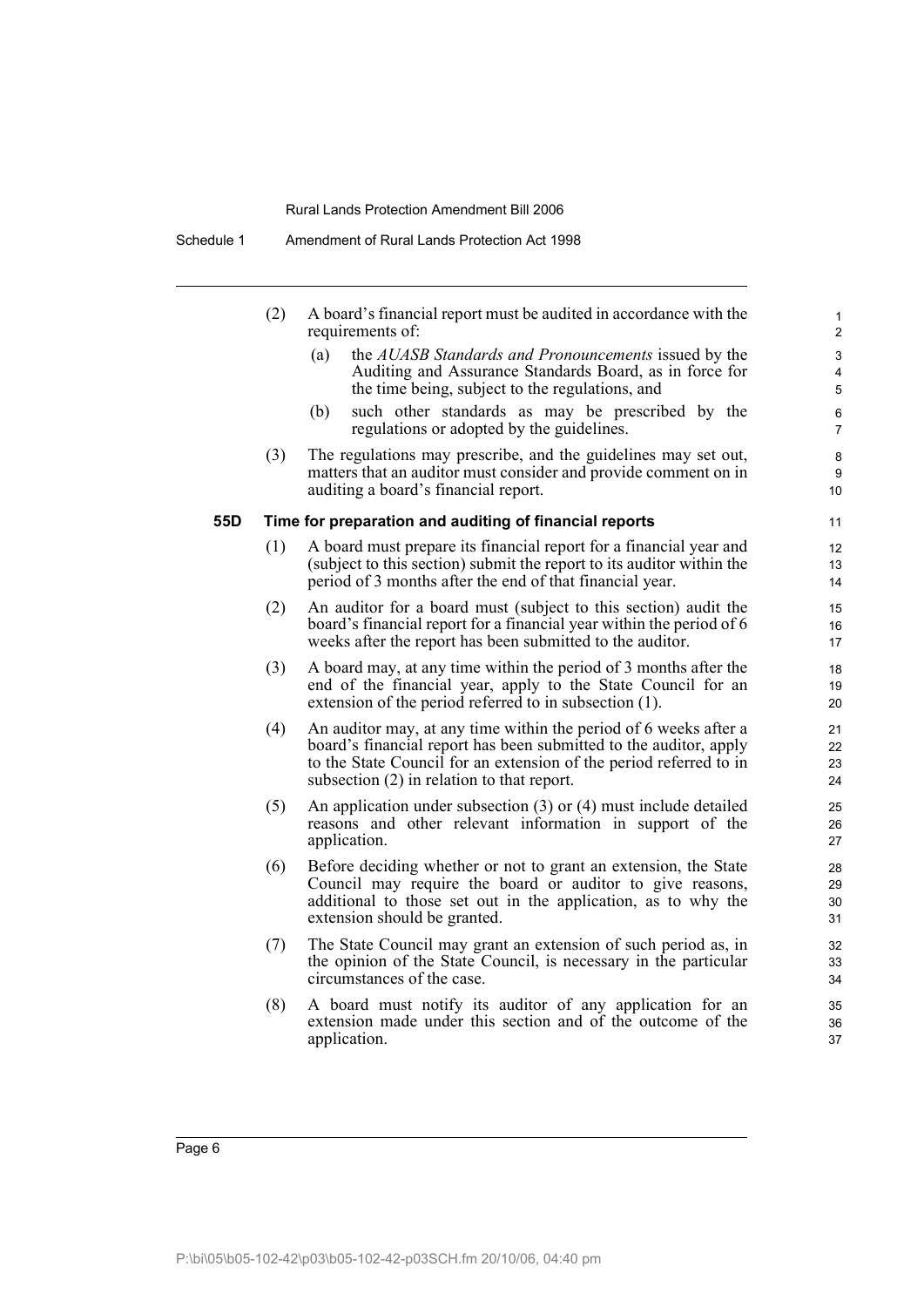Amendment of Rural Lands Protection Act 1998 Schedule 1

|     | (9)  | application.             |       | An auditor must notify the relevant board of any application for<br>an extension made under this section and of the outcome of the                                                                                                                                                    | $\mathbf{1}$<br>$\overline{2}$<br>3 |
|-----|------|--------------------------|-------|---------------------------------------------------------------------------------------------------------------------------------------------------------------------------------------------------------------------------------------------------------------------------------------|-------------------------------------|
|     | (10) |                          |       | The State Council must notify both the board and auditor<br>concerned of any extension granted under this section.                                                                                                                                                                    | 4<br>5                              |
|     | (11) |                          |       | If the State Council extends a period referred to in subsection (1)<br>or $(2)$ , the board or auditor must comply with the subsection<br>within the extended period.                                                                                                                 | 6<br>$\overline{7}$<br>8            |
| 55E |      | <b>Auditor's reports</b> |       |                                                                                                                                                                                                                                                                                       | 9                                   |
|     | (1)  |                          |       | A board's auditor must prepare the following reports:                                                                                                                                                                                                                                 | 10                                  |
|     |      | (a)                      |       | a report on the general purpose financial report prepared in<br>the<br><i>AUASB</i><br>accordance<br>with<br><i>Standards</i><br>and<br><i>Pronouncements</i> issued by the Auditing and Assurance<br>Standards Board, as in force for the time being, subject to<br>the regulations, | 11<br>12<br>13<br>14<br>15          |
|     |      | (b)                      |       | a report on the conduct of the audit.                                                                                                                                                                                                                                                 | 16                                  |
|     | (2)  |                          |       | The report on the board's financial report must include:                                                                                                                                                                                                                              | 17                                  |
|     |      | (a)                      |       | a statement as to whether, in the opinion of the auditor, the<br>board's accounting records have been kept in accordance<br>with the requirements imposed by or under this Act, and                                                                                                   | 18<br>19<br>20                      |
|     |      | (b)                      |       | a statement as to whether, in the opinion of the auditor, the<br>board's financial report:                                                                                                                                                                                            | 21<br>22                            |
|     |      |                          | (i)   | has been prepared in accordance with the<br>requirements imposed by or under this Act, and                                                                                                                                                                                            | 23<br>24                            |
|     |      |                          | (ii)  | is consistent with the board's accounting records,<br>and                                                                                                                                                                                                                             | 25<br>26                            |
|     |      |                          | (iii) | presents fairly the board's financial position and the<br>results of its operations, and                                                                                                                                                                                              | 27<br>28                            |
|     |      | (c)                      |       | a statement setting out particulars of any material<br>deficiency in the accounting records or financial reports<br>that has come to light in the course of the audit.                                                                                                                | 29<br>30<br>31                      |
|     | (3)  |                          |       | The report on the conduct of the audit:                                                                                                                                                                                                                                               | 32                                  |
|     |      | (a)                      |       | must contain a statement as to whether, in the opinion of<br>the auditor, any information relevant to the conduct of the<br>audit has been unobtainable by the auditor, and                                                                                                           | 33<br>34<br>35                      |
|     |      | (b)                      | may   | contain<br>such<br>statements,<br>comments<br>and<br>recommendations as to the conduct of the audit of the<br>board's financial report as the<br>auditor considers<br>appropriate to include in the report.                                                                           | 36<br>37<br>38<br>39                |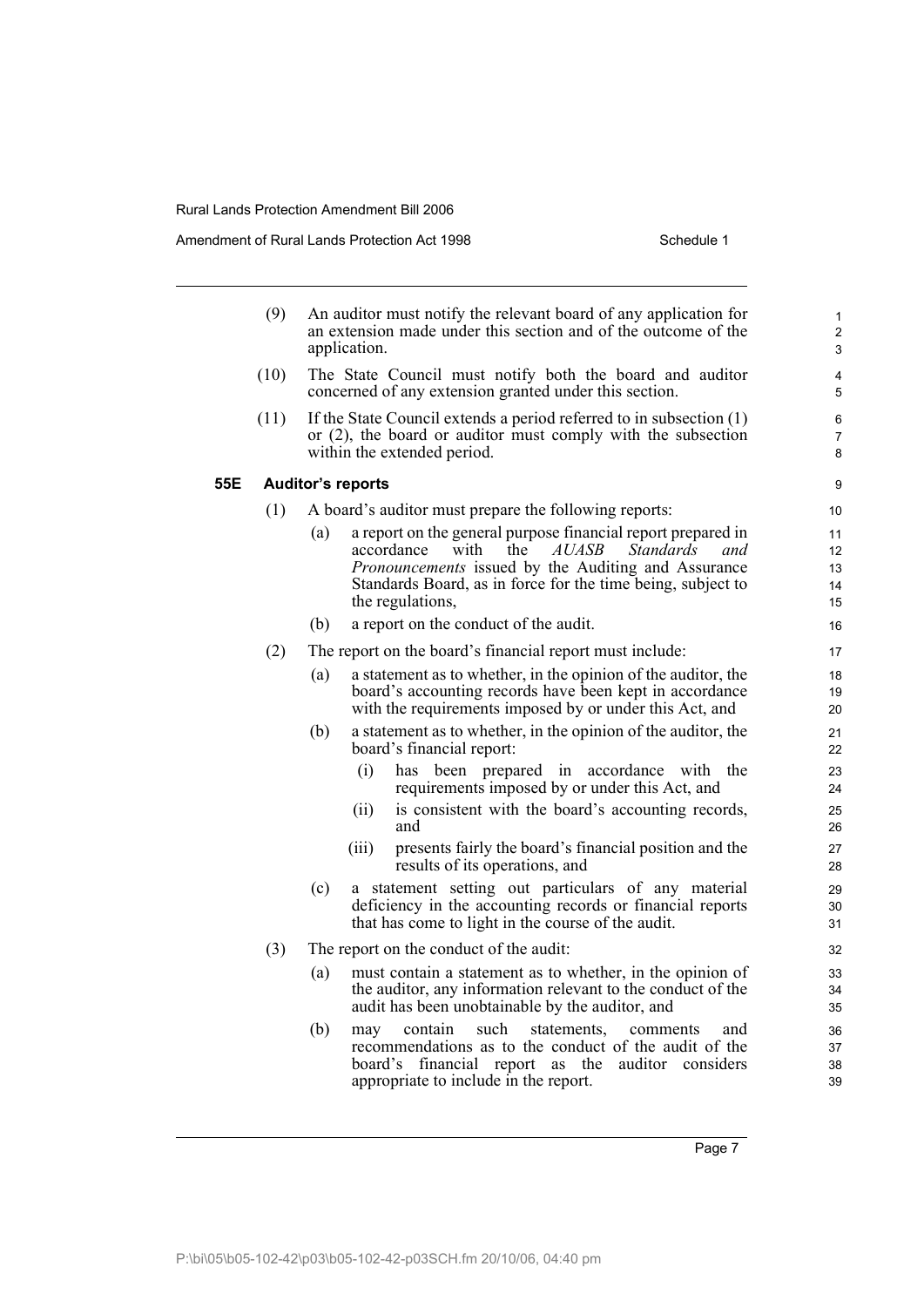|     | (4)                | As soon as practicable after completing the audit, the auditor<br>must send a copy of the auditor's reports to the State Council and<br>to the board.                                                                  | $\mathbf{1}$<br>$\overline{\mathbf{c}}$<br>3 |
|-----|--------------------|------------------------------------------------------------------------------------------------------------------------------------------------------------------------------------------------------------------------|----------------------------------------------|
|     | (5)                | The board must, within the period of 2 weeks after receiving the<br>auditor's reports, send a copy of the auditor's reports, together<br>with a copy of the board's audited financial report, to the State<br>Council. | 4<br>5<br>6<br>$\overline{7}$                |
| 55F |                    | Interim reports                                                                                                                                                                                                        | 8                                            |
|     | (1)                | A board's auditor may, at any time during the audit of a board's<br>financial report, report to the State Council on any matter relating<br>to that report or to the conduct of the audit.                             | 9<br>10<br>11                                |
|     | (2)                | The auditor must give the board a copy of any report made to the<br>State Council under this section.                                                                                                                  | 12<br>13                                     |
|     | <b>Division 4B</b> | <b>Auditors</b>                                                                                                                                                                                                        | 14                                           |
| 55G |                    | <b>Appointment of auditors</b>                                                                                                                                                                                         | 15                                           |
|     | (1)                | A board must appoint a person as its auditor.                                                                                                                                                                          | 16                                           |
|     | (2)                | A board's auditor may be:                                                                                                                                                                                              | 17                                           |
|     |                    | an individual who is a registered company auditor, or<br>(a)                                                                                                                                                           | 18                                           |
|     |                    | (b)<br>a partnership whose members or employees include a<br>registered company auditor, or                                                                                                                            | 19<br>20                                     |
|     |                    | a corporation whose employees include a registered<br>(c)<br>company auditor.                                                                                                                                          | 21<br>22                                     |
|     | (3)                | If the board's auditor is a partnership, any member or employee<br>of the partnership may act as the board's auditor as long as he or<br>she is a registered company auditor.                                          | 23<br>24<br>25                               |
|     | (4)                | If the board's auditor is a corporation, any employee of the<br>corporation may act as the board's auditor as long as he or she is<br>a registered company auditor.                                                    | 26<br>27<br>28                               |
|     | (5)                | An appointment or reappointment of an auditor is to be made in<br>accordance with any restrictions or procedures set out in the<br>guidelines.                                                                         | 29<br>30<br>31                               |
|     | (6)                | An auditor may not be appointed or reappointed unless the<br>appointment or reappointment has been approved by the State<br>Council.                                                                                   | 32<br>33<br>34                               |
|     | (7)                | In this section, <i>registered company auditor</i> has the same<br>meaning as it has in the Corporations Act 2001 of the<br>Commonwealth and includes the Auditor-General.                                             | 35<br>36<br>37                               |
|     |                    |                                                                                                                                                                                                                        |                                              |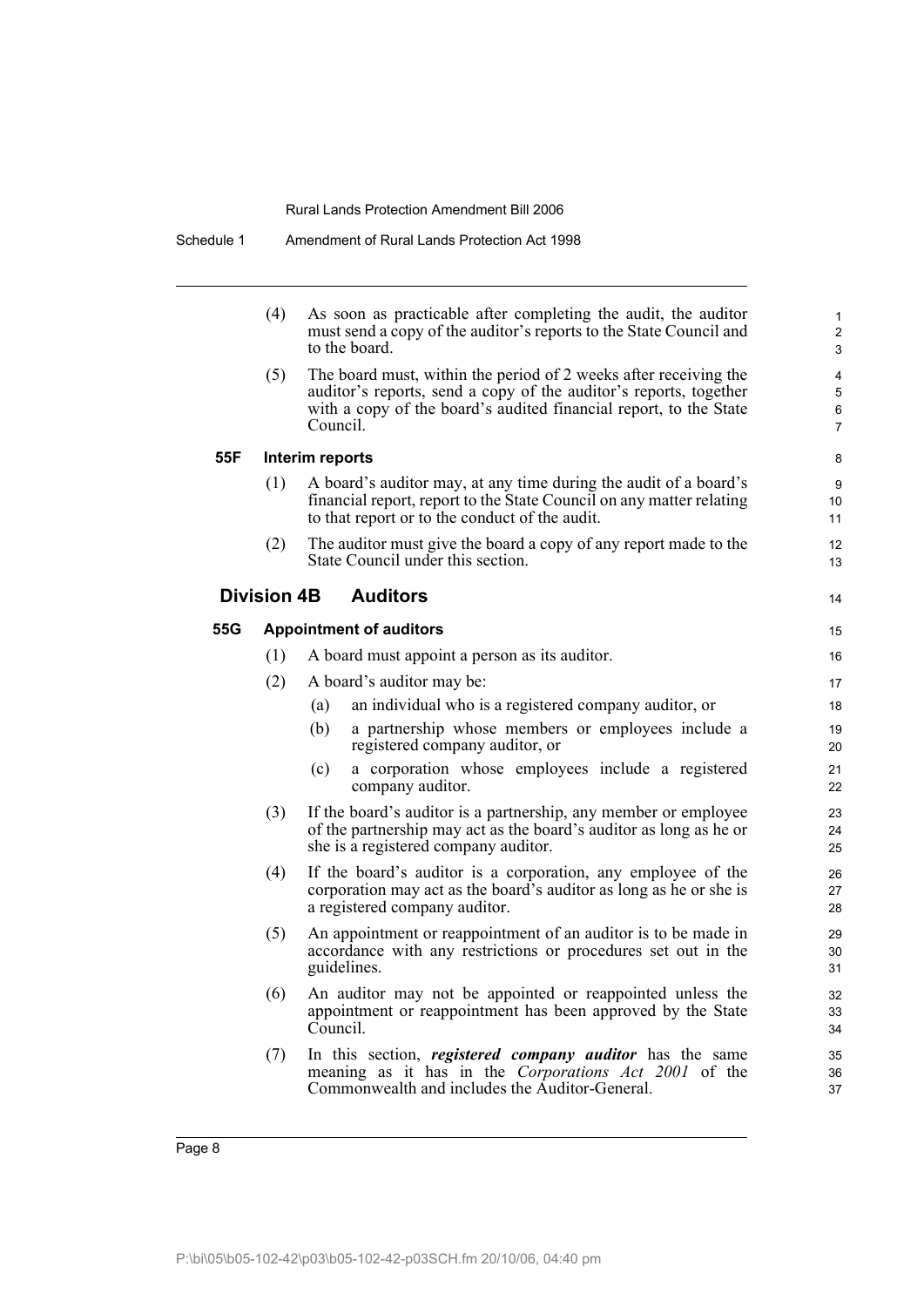| 55H        |     |     | <b>Disqualified persons</b>                                                                                                                                                                                                                                | $\mathbf{1}$                   |
|------------|-----|-----|------------------------------------------------------------------------------------------------------------------------------------------------------------------------------------------------------------------------------------------------------------|--------------------------------|
|            | (1) |     | A person may not be appointed as a board's auditor:                                                                                                                                                                                                        | $\overline{\mathbf{c}}$        |
|            |     | (a) | in the case of an individual, if he or she is a disqualified<br>person, or                                                                                                                                                                                 | $\ensuremath{\mathsf{3}}$<br>4 |
|            |     | (b) | in the case of a partnership, if any member or employee of<br>the partnership is a disqualified person, or                                                                                                                                                 | $\sqrt{5}$<br>6                |
|            |     | (c) | in the case of a corporation, if the corporation or any<br>employee of the corporation is a disqualified person.                                                                                                                                           | $\overline{7}$<br>8            |
|            | (2) |     | In this section, <i>disqualified person</i> means a person:                                                                                                                                                                                                | $\boldsymbol{9}$               |
|            |     | (a) | who is a director of the board, or                                                                                                                                                                                                                         | 10                             |
|            |     | (b) | who is a member of staff of the Rural Lands Protection<br>Boards Division of the Government Service, or                                                                                                                                                    | 11<br>12                       |
|            |     | (c) | who is in debt to the board otherwise than for rates or<br>charges owed by the person as a ratepayer, or                                                                                                                                                   | 13<br>14                       |
|            |     | (d) | who has a contractual arrangement with the board that (if<br>the person were the board's auditor) might reasonably be<br>seen to give rise to a conflict between the person's duties<br>as an auditor and the person's interests under the<br>arrangement. | 15<br>16<br>17<br>18<br>19     |
| <b>551</b> |     |     | Auditor's term of office                                                                                                                                                                                                                                   | 20                             |
|            | (1) |     | A board's auditor holds office for 4 years and, if otherwise<br>qualified, is eligible for reappointment subject to this section.                                                                                                                          | 21<br>22                       |
|            | (2) |     | The office of auditor becomes vacant if the auditor:                                                                                                                                                                                                       | 23                             |
|            |     | (a) | dies, or                                                                                                                                                                                                                                                   | 24                             |
|            |     | (b) | completes a term of office and is not reappointed, or                                                                                                                                                                                                      | 25                             |
|            |     | (c) | ceases to be qualified to hold office as an auditor or<br>becomes a disqualified person within the meaning of<br>section 55H, or                                                                                                                           | 26<br>27<br>28                 |
|            |     | (d) | resigns office by notice in writing addressed to the board,<br>or                                                                                                                                                                                          | 29<br>30                       |
|            |     | (e) | becomes a mentally incapacitated person, or                                                                                                                                                                                                                | 31                             |
|            |     | (f) | becomes bankrupt, applies to take the benefit of any law<br>for the relief of bankrupt or insolvent debtors, compounds<br>with his or her creditors or makes an assignment of his or<br>her remuneration for their benefit, or                             | 32<br>33<br>34<br>35           |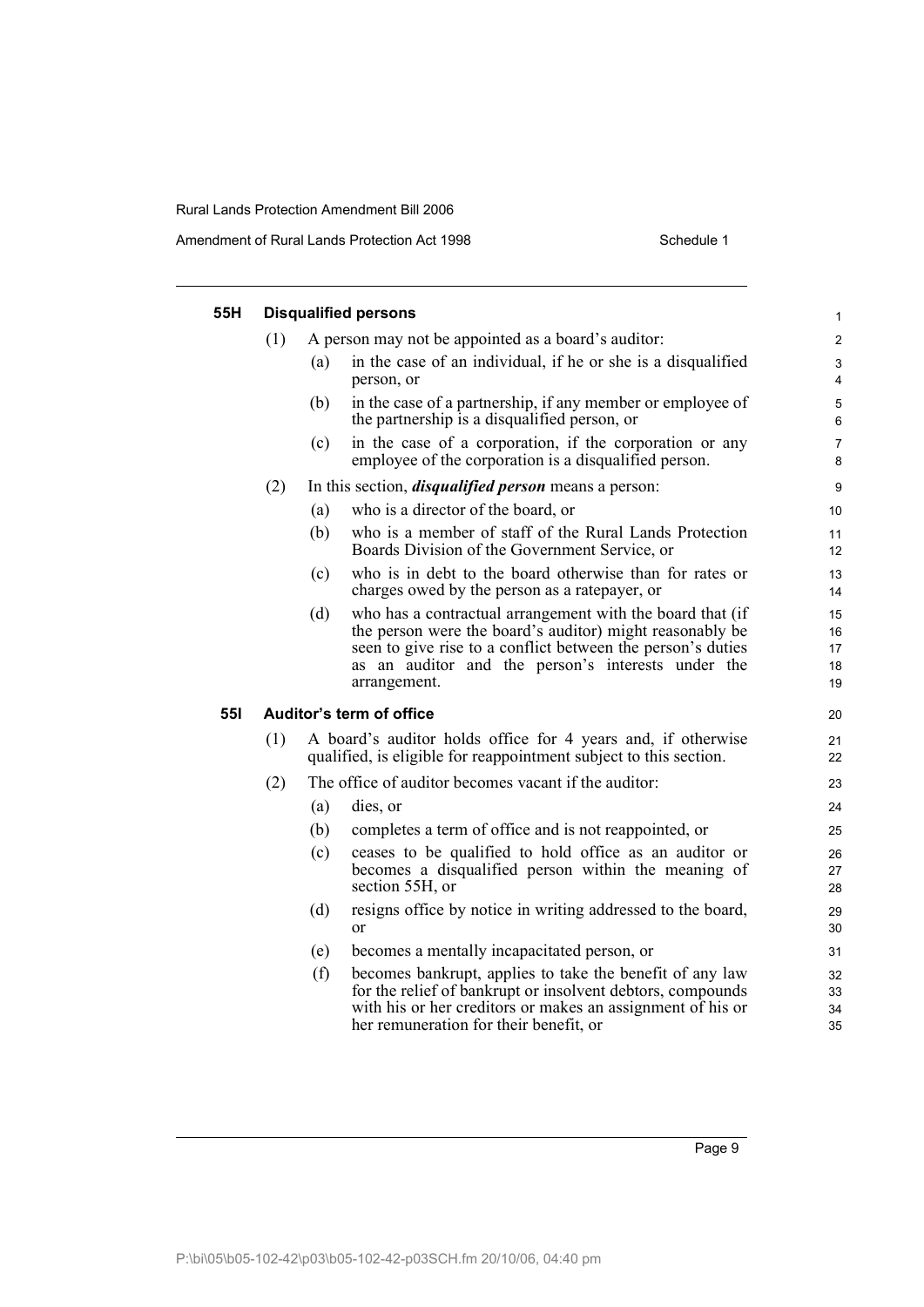Schedule 1 Amendment of Rural Lands Protection Act 1998

|     |         | (g) | is convicted in New South Wales of an offence that is<br>punishable by imprisonment for 12 months or more or is<br>convicted elsewhere than in New South Wales of an<br>offence that, if committed in New South Wales, would be<br>an offence so punishable, or                                                                                     | $\mathbf{1}$<br>$\overline{c}$<br>3<br>4<br>5 |
|-----|---------|-----|-----------------------------------------------------------------------------------------------------------------------------------------------------------------------------------------------------------------------------------------------------------------------------------------------------------------------------------------------------|-----------------------------------------------|
|     |         | (h) | is removed by the board in accordance with this section.                                                                                                                                                                                                                                                                                            | 6                                             |
|     | (3)     |     | The board may remove an auditor from office only with the<br>consent of the State Council.                                                                                                                                                                                                                                                          | 7<br>8                                        |
|     | (4)     |     | Without limiting subsection (3), the board, with the consent of<br>the State Council, may remove an auditor from office for a failure<br>by the auditor to comply with a requirement placed on the auditor<br>by Division 4A.                                                                                                                       | 9<br>10<br>11<br>12                           |
|     | (5)     |     | If the office of auditor becomes vacant, the board must, in<br>accordance with sections 55G and 55H, appoint a qualified<br>person to fill the vacancy.                                                                                                                                                                                             | 13<br>14<br>15                                |
| 55J | records |     | Auditor may exercise general power of inspecting accounting                                                                                                                                                                                                                                                                                         | 16<br>17                                      |
|     | (1)     |     | A board's auditor, for the purpose of forming an opinion as to<br>whether the requirements of this Act and the regulations are<br>being complied with:                                                                                                                                                                                              | 18<br>19<br>20                                |
|     |         | (a) | may inspect the board's accounting records and other<br>records necessary in order to carry out the auditor's<br>functions at any time, and                                                                                                                                                                                                         | 21<br>22<br>23                                |
|     |         | (b) | must inspect those records at such periods as may be<br>prescribed by the regulations or set out in the guidelines.                                                                                                                                                                                                                                 | 24<br>25                                      |
|     | (2)     |     | The auditor may report to the board or to the State Council on the<br>results of the inspection.                                                                                                                                                                                                                                                    | 26<br>27                                      |
|     | (3)     |     | Such a report may deal with such matters concerning the board's<br>accounting and other records as, in the auditor's opinion, should<br>be dealt with by the report.                                                                                                                                                                                | 28<br>29<br>30                                |
|     | (4)     |     | The auditor must give the board a copy of any report made under<br>this section to the State Council.                                                                                                                                                                                                                                               | 31<br>32                                      |
| 55K |         |     | Powers of auditor                                                                                                                                                                                                                                                                                                                                   | 33                                            |
|     | (1)     |     | When exercising the functions conferred on a board's auditor by<br>this Part, a board's auditor is entitled at all reasonable times to<br>full and free access to the board's accounting records and other<br>records necessary in order to carry out the auditor's functions and<br>may direct a director of the board or a member of staff of the | 34<br>35<br>36<br>37<br>38                    |

may direct a director of the board or a member of staff of the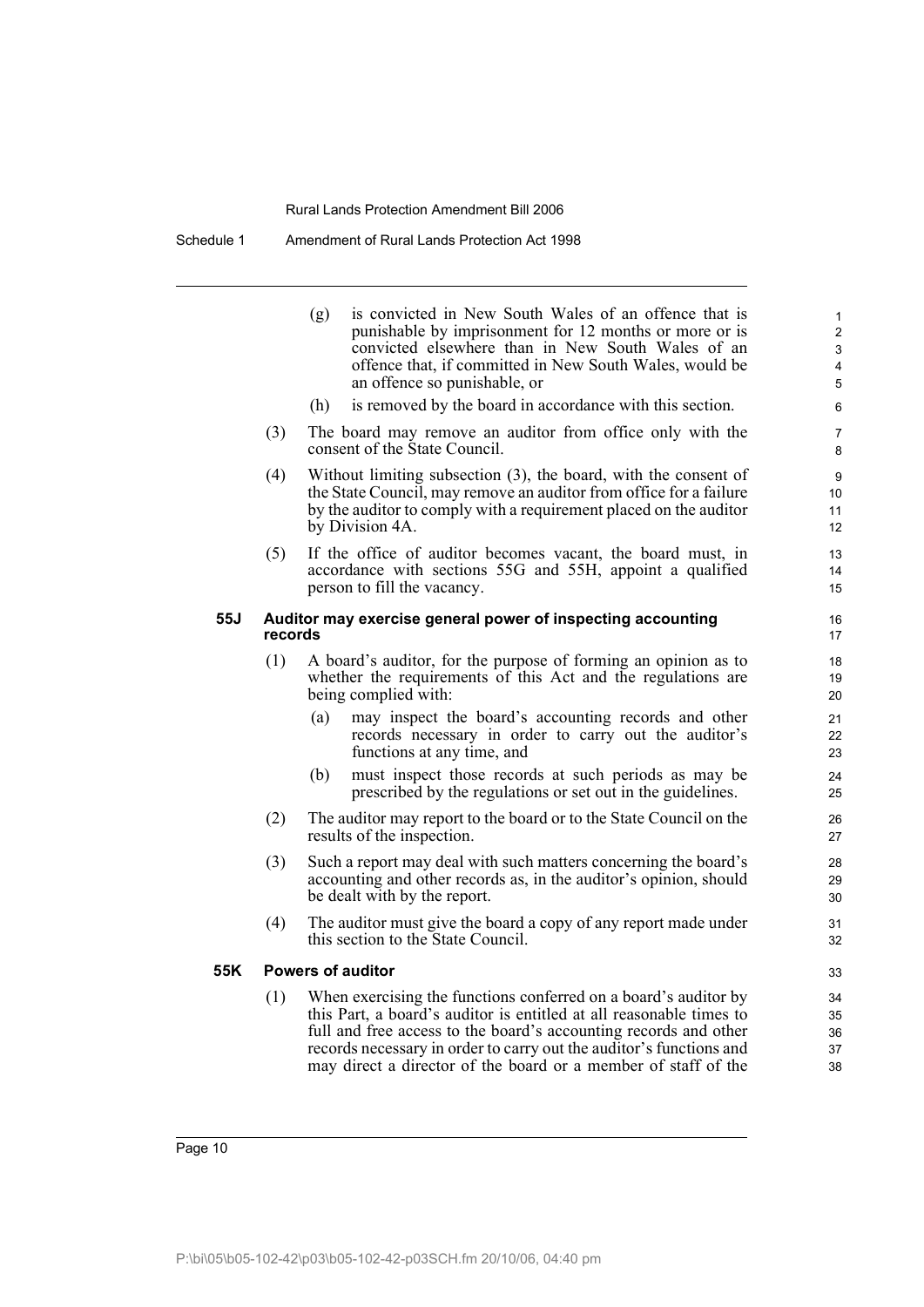|        |     |                       | Rural Lands Protection Boards Division of the Government<br>Service:                                                                                                                                                                                                                                         | 1<br>$\overline{2}$               |
|--------|-----|-----------------------|--------------------------------------------------------------------------------------------------------------------------------------------------------------------------------------------------------------------------------------------------------------------------------------------------------------|-----------------------------------|
|        |     |                       | (a)<br>to produce to the auditor any document relating to those<br>records that is in that person's custody or under that<br>person's control, or                                                                                                                                                            | 3<br>$\overline{\mathbf{4}}$<br>5 |
|        |     |                       | (b)<br>to grant to the auditor such authorities as may be necessary<br>to enable the auditor to gain access to any document<br>relating to those records that is in the custody or control of<br>any authorised deposit-taking institution, or                                                               | 6<br>$\overline{7}$<br>8<br>9     |
|        |     |                       | (c)<br>to answer any question,                                                                                                                                                                                                                                                                               | 10                                |
|        |     |                       | being a document or question that, in the opinion of the auditor,<br>is relevant to the carrying out of the auditor's functions.                                                                                                                                                                             | 11<br>12                          |
|        |     | (2)                   | An auditor may make copies of or take extracts from any<br>document to which the auditor gains access under this section.                                                                                                                                                                                    | 13<br>14                          |
|        | 55L |                       | <b>Role of Auditor-General</b>                                                                                                                                                                                                                                                                               | 15                                |
|        |     | (1)                   | The Auditor-General is authorised to audit a board's financial<br>report for a financial year:                                                                                                                                                                                                               | 16<br>17                          |
|        |     |                       | if the board fails to appoint an auditor, or<br>(a)                                                                                                                                                                                                                                                          | 18                                |
|        |     |                       | during any other vacancy in the office of auditor.<br>(b)                                                                                                                                                                                                                                                    | 19                                |
|        |     | (2)                   | The Auditor-General:                                                                                                                                                                                                                                                                                         | 20                                |
|        |     |                       | (a)<br>may, at any time, and                                                                                                                                                                                                                                                                                 | 21                                |
|        |     |                       | (b)<br>must, if requested to do so by the Minister on the<br>recommendation of the State Council,                                                                                                                                                                                                            | 22<br>23                          |
|        |     |                       | conduct a special inspection and audit of a board's financial<br>reports and accounting records.                                                                                                                                                                                                             | 24<br>25                          |
|        |     | (3)                   | The costs certified by the Auditor-General as having been<br>incurred by the Auditor-General in auditing a board's financial<br>report, or conducting a special inspection and audit of a board's<br>financial reports and accounting records, in accordance with this<br>section must be paid by the board. | 26<br>27<br>28<br>29<br>30        |
| $[11]$ |     |                       | Section 56 What information is publicly available?                                                                                                                                                                                                                                                           | 31                                |
|        |     | in section 56 $(1)$ . | Omit paragraphs (a) and (b) of the definition of <i>publicly available document</i>                                                                                                                                                                                                                          | 32<br>33                          |
|        |     | Insert instead:       |                                                                                                                                                                                                                                                                                                              | 34                                |
|        |     |                       | any annual report prepared by the board under section<br>(a)<br>57A,                                                                                                                                                                                                                                         | 35<br>36                          |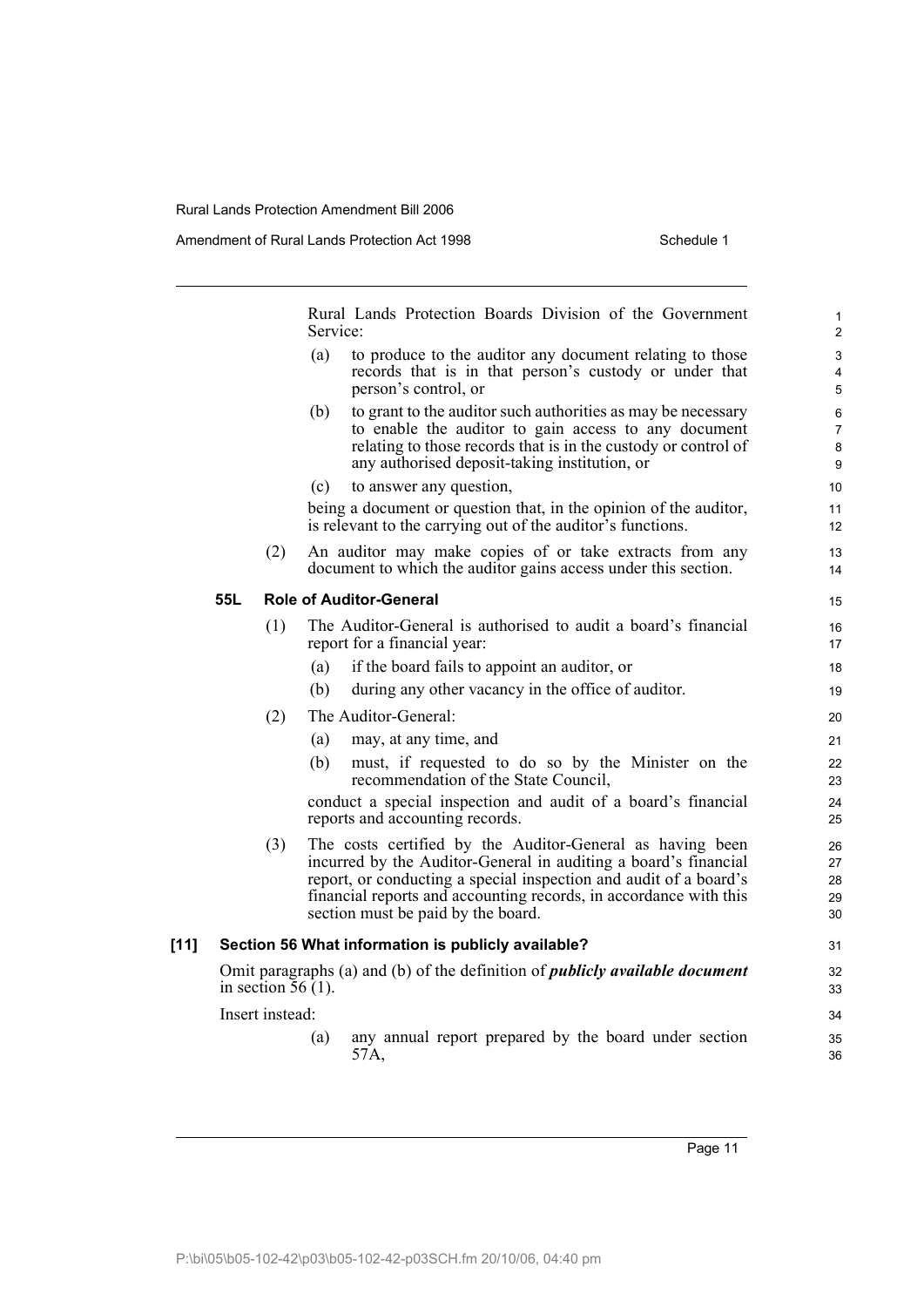|        |                                    |                    | (b)                         | any financial report of a board and any accompanying<br>auditor's reports as referred to in Division 4A,                                                                                                                                    |  |  |
|--------|------------------------------------|--------------------|-----------------------------|---------------------------------------------------------------------------------------------------------------------------------------------------------------------------------------------------------------------------------------------|--|--|
| $[12]$ |                                    | <b>Section 57A</b> |                             |                                                                                                                                                                                                                                             |  |  |
|        |                                    |                    | Insert after section $57$ : |                                                                                                                                                                                                                                             |  |  |
|        | 57A                                |                    | <b>Annual reports</b>       |                                                                                                                                                                                                                                             |  |  |
|        |                                    |                    |                             | A board must prepare a report in accordance with the guidelines<br>in each financial year concerning its activities during the previous<br>year and submit it to the State Council.                                                         |  |  |
| $[13]$ |                                    |                    |                             | <b>Schedule 7 Savings and transitional provisions</b>                                                                                                                                                                                       |  |  |
|        |                                    |                    |                             | Insert at the end of clause $1(1)$ :                                                                                                                                                                                                        |  |  |
|        |                                    |                    |                             | <b>Rural Lands Protection Amendment Act 2006</b>                                                                                                                                                                                            |  |  |
| $[14]$ |                                    |                    | Schedule 7, Part 5          |                                                                                                                                                                                                                                             |  |  |
|        | Insert after Part 4 of Schedule 7: |                    |                             |                                                                                                                                                                                                                                             |  |  |
|        | Part 5                             |                    | 2006                        | Provisions consequent on enactment of<br><b>Rural Lands Protection Amendment Act</b>                                                                                                                                                        |  |  |
|        | 37                                 |                    | <b>Financial reports</b>    |                                                                                                                                                                                                                                             |  |  |
|        |                                    |                    |                             | This Act, as amended by the Rural Lands Protection Amendment<br>Act 2006, applies to the preparation of boards' financial reports,<br>and the auditing of those reports, for the 2006 financial year and<br>each financial year after that. |  |  |
|        |                                    |                    |                             |                                                                                                                                                                                                                                             |  |  |

1 2

3 4

9 10 11

12 13

14 15 16

Schedule 1 Amendment of Rural Lands Protection Act 1998